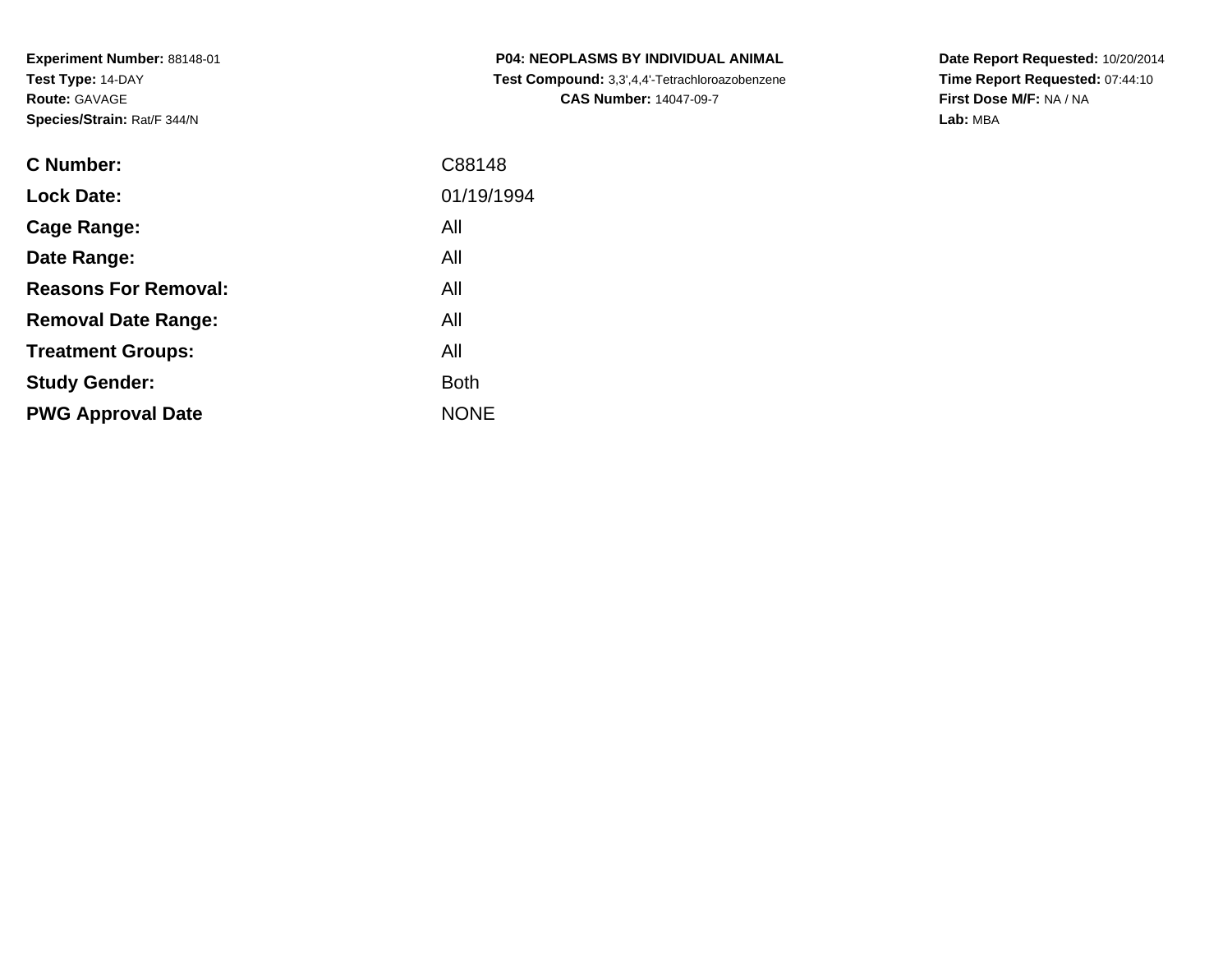**Experiment Number:** 88148-01**Test Type:** 14-DAY**Route:** GAVAGE

**Species/Strain:** Rat/F 344/N

### **P04: NEOPLASMS BY INDIVIDUAL ANIMAL**

**Test Compound:** 3,3',4,4'-Tetrachloroazobenzene

**CAS Number:** 14047-09-7

**Date Report Requested:** 10/20/2014**Time Report Requested:** 07:44:10**First Dose M/F:** NA / NA**Lab:** MBA

| F 344/N Rat Male<br>0 MG/KG  | DAY ON TEST<br><b>ANIMAL ID</b> | 0<br>0<br>1<br>$\overline{7}$<br>0<br>$\mathbf 0$<br>0<br>0 | 0<br>0<br>$\boldsymbol{l}$<br>$\overline{7}$<br>0<br>$\mathbf 0$<br>$\mathbf 0$<br>0 | 0<br>0<br>1<br>$\overline{7}$<br>0<br>0<br>0<br>0 | 0<br>0<br>$\boldsymbol{l}$<br>$\overline{7}$<br>0<br>0<br>$\mathbf 0$<br>0 | 0<br>0<br>$\boldsymbol{l}$<br>7<br>0<br>$\mathbf 0$<br>$\mathbf 0$<br>0 |                       |
|------------------------------|---------------------------------|-------------------------------------------------------------|--------------------------------------------------------------------------------------|---------------------------------------------------|----------------------------------------------------------------------------|-------------------------------------------------------------------------|-----------------------|
|                              |                                 | 1                                                           | $\overline{2}$                                                                       | 3                                                 | 4                                                                          | 5                                                                       | <i><b>*TOTALS</b></i> |
| <b>Alimentary System</b>     |                                 |                                                             |                                                                                      |                                                   |                                                                            |                                                                         |                       |
| Liver                        |                                 | +                                                           | +                                                                                    | +                                                 | +                                                                          | +                                                                       | 5                     |
| Stomach, Forestomach         |                                 | $+$                                                         | $+$                                                                                  | $+$                                               | $+$                                                                        | $\ddot{}$                                                               | 5                     |
| Stomach, Glandular           |                                 | $+$                                                         | $+$                                                                                  | $+$                                               | $+$                                                                        | $\ddot{}$                                                               | 5                     |
| <b>Cardiovascular System</b> |                                 |                                                             |                                                                                      |                                                   |                                                                            |                                                                         |                       |
| <b>NONE</b>                  |                                 |                                                             |                                                                                      |                                                   |                                                                            |                                                                         |                       |
| <b>Endocrine System</b>      |                                 |                                                             |                                                                                      |                                                   |                                                                            |                                                                         |                       |
| <b>NONE</b>                  |                                 |                                                             |                                                                                      |                                                   |                                                                            |                                                                         |                       |
| <b>General Body System</b>   |                                 |                                                             |                                                                                      |                                                   |                                                                            |                                                                         |                       |
| <b>NONE</b>                  |                                 |                                                             |                                                                                      |                                                   |                                                                            |                                                                         |                       |
| <b>Genital System</b>        |                                 |                                                             |                                                                                      |                                                   |                                                                            |                                                                         |                       |
| <b>NONE</b>                  |                                 |                                                             |                                                                                      |                                                   |                                                                            |                                                                         |                       |
| <b>Hematopoietic System</b>  |                                 |                                                             |                                                                                      |                                                   |                                                                            |                                                                         |                       |
| Lymph Node, Mesenteric       |                                 | ٠                                                           | ÷                                                                                    | ÷                                                 | ÷                                                                          | ÷                                                                       | 5                     |
| Spleen                       |                                 | $+$                                                         | $+$                                                                                  | $+$                                               | $+$                                                                        | $\ddot{}$                                                               | 5                     |
| Thymus                       |                                 | +                                                           | +                                                                                    | $\ddot{}$                                         | $\ddot{}$                                                                  | +                                                                       | 5                     |
| <b>Integumentary System</b>  |                                 |                                                             |                                                                                      |                                                   |                                                                            |                                                                         |                       |

NONE

\* ..Total animals with tissue examined microscopically; Total animals with tumor **M** . Missing tissue M ..Missing tissue

+ ..Tissue examined microscopically

I ..Insufficient tissue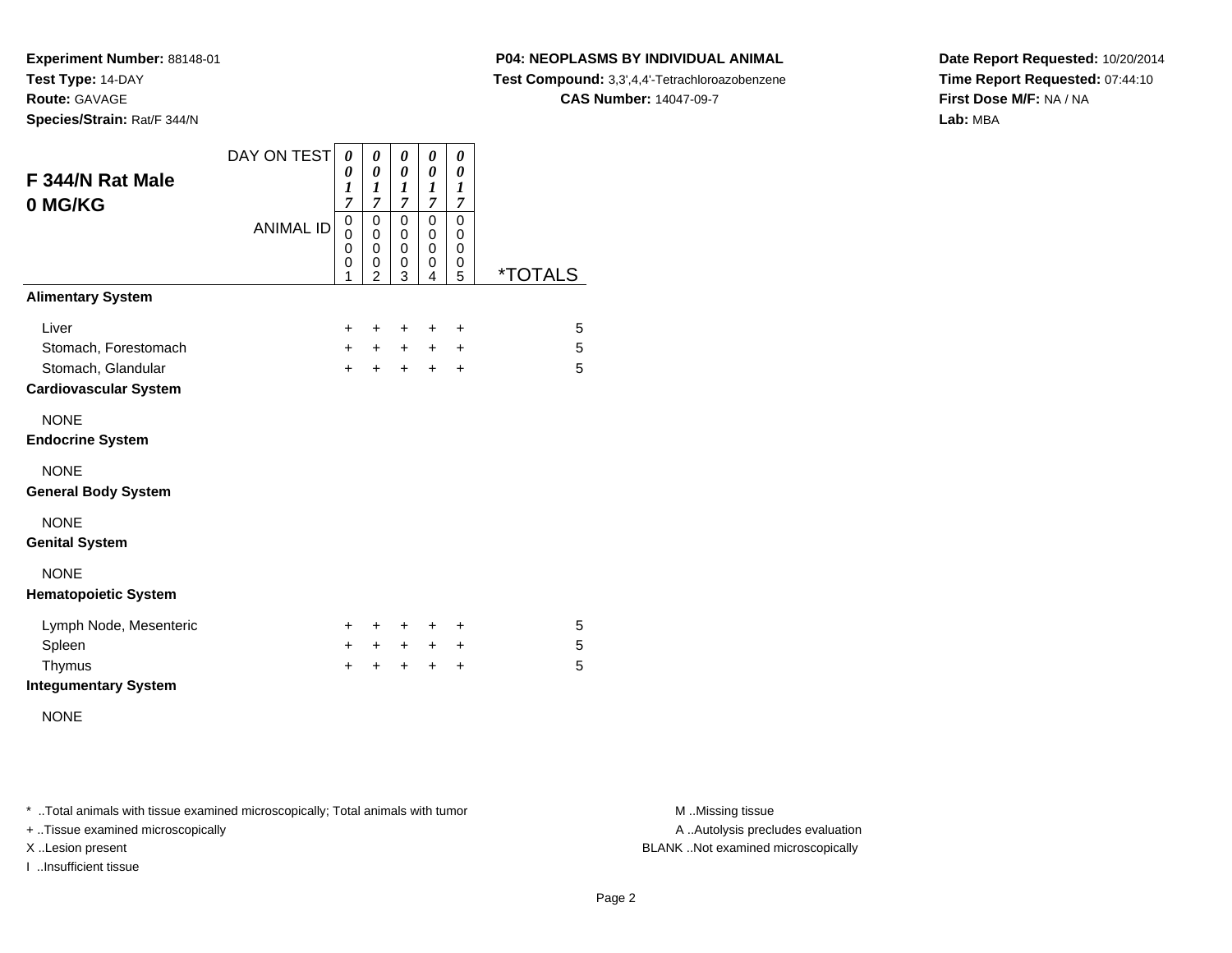#### **P04: NEOPLASMS BY INDIVIDUAL ANIMAL**

**Test Compound:** 3,3',4,4'-Tetrachloroazobenzene

**CAS Number:** 14047-09-7

**Date Report Requested:** 10/20/2014**Time Report Requested:** 07:44:10**First Dose M/F:** NA / NA**Lab:** MBA

| F 344/N Rat Male<br>0 MG/KG                 | DAY ON TEST<br><b>ANIMAL ID</b> | 0<br>0<br>$\boldsymbol{l}$<br>7<br>$\pmb{0}$<br>0<br>0<br>$\mathbf 0$<br>1 | 0<br>$\pmb{\theta}$<br>$\boldsymbol{l}$<br>$\overline{7}$<br>$\pmb{0}$<br>$\bar{0}$<br>$\bar{0}$<br>$\pmb{0}$<br>$\overline{2}$ | 0<br>0<br>$\boldsymbol{l}$<br>$\overline{7}$<br>0<br>0<br>$\mathsf 0$<br>$\mathbf 0$<br>3 | 0<br>0<br>$\boldsymbol{l}$<br>$\boldsymbol{7}$<br>0<br>$\pmb{0}$<br>$\pmb{0}$<br>$\pmb{0}$<br>4 | 0<br>0<br>1<br>$\overline{7}$<br>$\mathbf 0$<br>$\mathbf 0$<br>$\mathbf 0$<br>$\pmb{0}$<br>5 | <i><b>*TOTALS</b></i> |
|---------------------------------------------|---------------------------------|----------------------------------------------------------------------------|---------------------------------------------------------------------------------------------------------------------------------|-------------------------------------------------------------------------------------------|-------------------------------------------------------------------------------------------------|----------------------------------------------------------------------------------------------|-----------------------|
| Musculoskeletal System                      |                                 |                                                                            |                                                                                                                                 |                                                                                           |                                                                                                 |                                                                                              |                       |
| <b>NONE</b><br>Nervous System               |                                 |                                                                            |                                                                                                                                 |                                                                                           |                                                                                                 |                                                                                              |                       |
| <b>NONE</b><br><b>Respiratory System</b>    |                                 |                                                                            |                                                                                                                                 |                                                                                           |                                                                                                 |                                                                                              |                       |
| <b>NONE</b><br><b>Special Senses System</b> |                                 |                                                                            |                                                                                                                                 |                                                                                           |                                                                                                 |                                                                                              |                       |
| <b>NONE</b><br><b>Urinary System</b>        |                                 |                                                                            |                                                                                                                                 |                                                                                           |                                                                                                 |                                                                                              |                       |
| Kidney<br><b>SYSTEMIC LESIONS</b>           |                                 | $\ddot{}$                                                                  |                                                                                                                                 |                                                                                           |                                                                                                 | +                                                                                            | 5                     |
| Multiple Organ                              |                                 | $\ddot{}$                                                                  |                                                                                                                                 |                                                                                           |                                                                                                 | +                                                                                            | 5                     |

\* ..Total animals with tissue examined microscopically; Total animals with tumor **M** . Missing tissue M ..Missing tissue

+ ..Tissue examined microscopically

I ..Insufficient tissue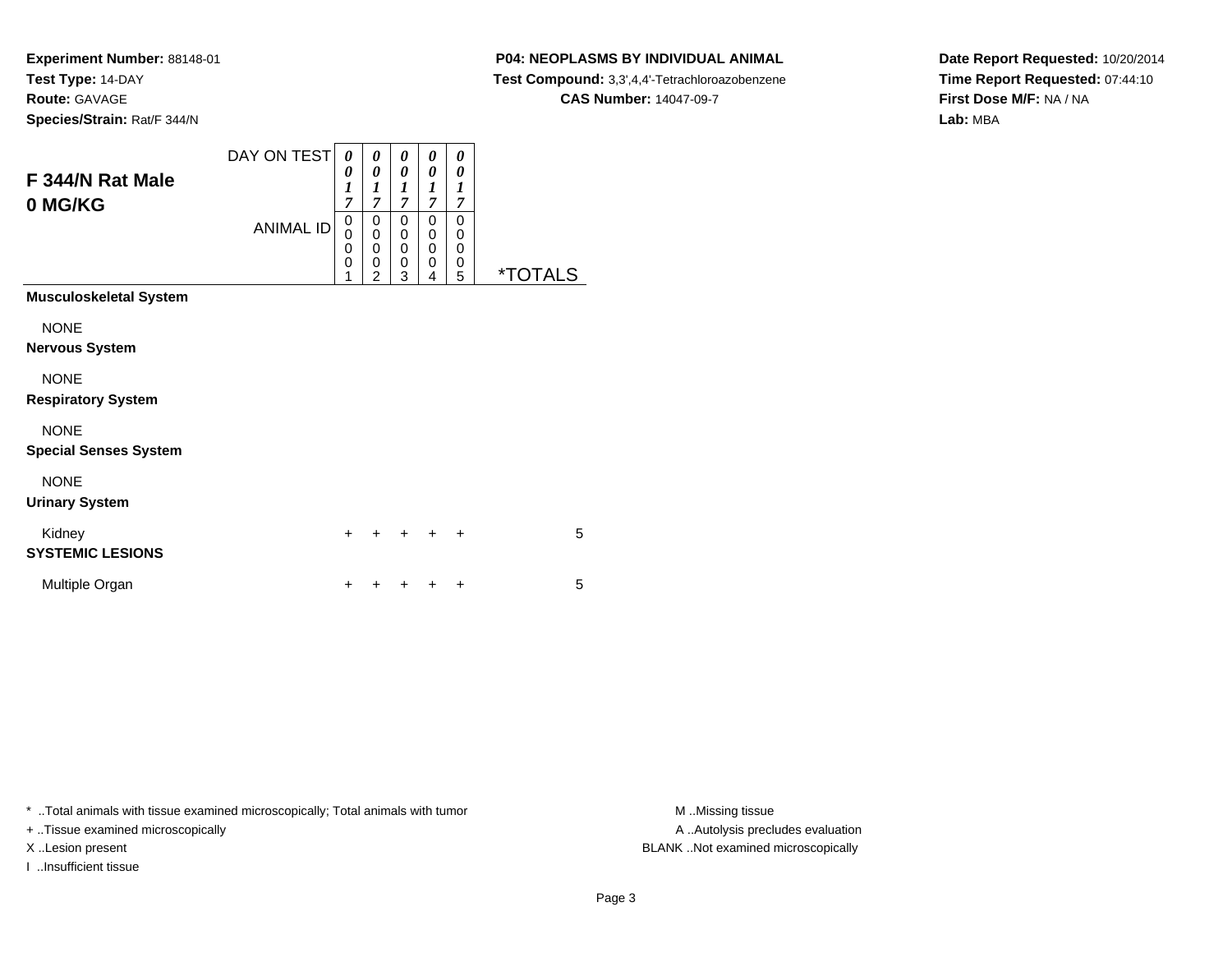#### **P04: NEOPLASMS BY INDIVIDUAL ANIMAL**

**Test Compound:** 3,3',4,4'-Tetrachloroazobenzene

**CAS Number:** 14047-09-7

**Date Report Requested:** 10/20/2014**Time Report Requested:** 07:44:10**First Dose M/F:** NA / NA**Lab:** MBA

| F 344/N Rat Male<br><b>MG/KG</b><br>12.5                                                                                                                          |                  | $\boldsymbol{\theta}$<br>1<br>$\overline{7}$ | 0<br>$\frac{1}{7}$                                           | 0<br>1<br>$\boldsymbol{7}$                      | $\pmb{\theta}$<br>$\boldsymbol{l}$<br>$\boldsymbol{7}$ | 0<br>1<br>$\overline{7}$                |                       |                                                                                             |  |
|-------------------------------------------------------------------------------------------------------------------------------------------------------------------|------------------|----------------------------------------------|--------------------------------------------------------------|-------------------------------------------------|--------------------------------------------------------|-----------------------------------------|-----------------------|---------------------------------------------------------------------------------------------|--|
|                                                                                                                                                                   | <b>ANIMAL ID</b> | $\pmb{0}$<br>$\pmb{0}$<br>0<br>0<br>6        | $\pmb{0}$<br>$\mathbf 0$<br>$\pmb{0}$<br>0<br>$\overline{7}$ | $\pmb{0}$<br>$\mathbf 0$<br>$\pmb{0}$<br>0<br>8 | $\mathbf 0$<br>0<br>$\pmb{0}$<br>0<br>9                | $\pmb{0}$<br>0<br>0<br>1<br>$\mathbf 0$ | <i><b>*TOTALS</b></i> |                                                                                             |  |
| <b>Alimentary System</b>                                                                                                                                          |                  |                                              |                                                              |                                                 |                                                        |                                         |                       |                                                                                             |  |
| <b>NONE</b><br><b>Cardiovascular System</b>                                                                                                                       |                  |                                              |                                                              |                                                 |                                                        |                                         |                       |                                                                                             |  |
| <b>NONE</b><br><b>Endocrine System</b>                                                                                                                            |                  |                                              |                                                              |                                                 |                                                        |                                         |                       |                                                                                             |  |
| <b>NONE</b><br><b>General Body System</b>                                                                                                                         |                  |                                              |                                                              |                                                 |                                                        |                                         |                       |                                                                                             |  |
| <b>NONE</b><br><b>Genital System</b>                                                                                                                              |                  |                                              |                                                              |                                                 |                                                        |                                         |                       |                                                                                             |  |
| <b>NONE</b><br><b>Hematopoietic System</b>                                                                                                                        |                  |                                              |                                                              |                                                 |                                                        |                                         |                       |                                                                                             |  |
| Spleen<br><b>Integumentary System</b>                                                                                                                             |                  | $\pm$                                        |                                                              |                                                 | + + + +                                                |                                         | 5                     |                                                                                             |  |
| <b>NONE</b><br><b>Musculoskeletal System</b>                                                                                                                      |                  |                                              |                                                              |                                                 |                                                        |                                         |                       |                                                                                             |  |
| <b>NONE</b><br><b>Nervous System</b>                                                                                                                              |                  |                                              |                                                              |                                                 |                                                        |                                         |                       |                                                                                             |  |
| <b>NONE</b>                                                                                                                                                       |                  |                                              |                                                              |                                                 |                                                        |                                         |                       |                                                                                             |  |
| *  Total animals with tissue examined microscopically; Total animals with tumor<br>+ Tissue examined microscopically<br>X Lesion present<br>I Insufficient tissue |                  |                                              |                                                              |                                                 |                                                        |                                         |                       | M Missing tissue<br>A  Autolysis precludes evaluation<br>BLANK Not examined microscopically |  |

DAY ON TEST*00000*

Page 4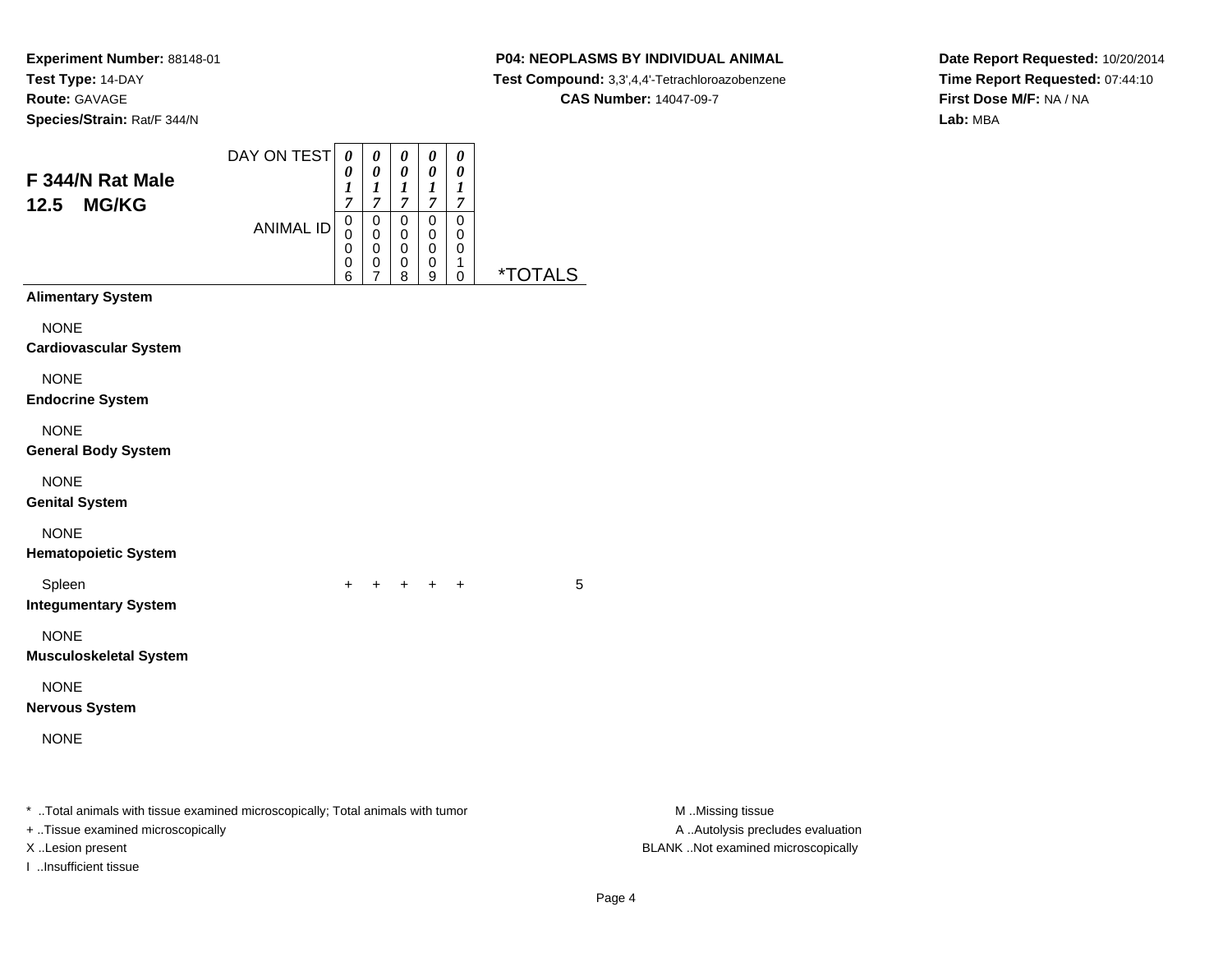# **P04: NEOPLASMS BY INDIVIDUAL ANIMAL**

**Test Compound:** 3,3',4,4'-Tetrachloroazobenzene

**CAS Number:** 14047-09-7

**Date Report Requested:** 10/20/2014**Time Report Requested:** 07:44:10**First Dose M/F:** NA / NA**Lab:** MBA

| F 344/N Rat Male<br><b>MG/KG</b><br>12.5    | DAY ON TEST<br><b>ANIMAL ID</b> | 0<br>0<br>$\boldsymbol{l}$<br>$\overline{7}$<br>0<br>$\mathbf 0$<br>$\mathbf 0$<br>$\mathbf 0$<br>6 | 0<br>0<br>$\boldsymbol{l}$<br>$\overline{7}$<br>0<br>$\mathbf 0$<br>$\mathbf 0$<br>$\mathbf 0$<br>7 | 0<br>0<br>1<br>7<br>$\Omega$<br>$\mathbf 0$<br>0<br>0<br>8 | 0<br>0<br>1<br>$\overline{7}$<br>$\Omega$<br>$\mathbf 0$<br>$\Omega$<br>$\mathbf 0$<br>9 | 0<br>0<br>1<br>7<br>0<br>0<br>0<br>1<br>0 | <i><b>*TOTALS</b></i> |
|---------------------------------------------|---------------------------------|-----------------------------------------------------------------------------------------------------|-----------------------------------------------------------------------------------------------------|------------------------------------------------------------|------------------------------------------------------------------------------------------|-------------------------------------------|-----------------------|
| <b>Respiratory System</b>                   |                                 |                                                                                                     |                                                                                                     |                                                            |                                                                                          |                                           |                       |
| <b>NONE</b><br><b>Special Senses System</b> |                                 |                                                                                                     |                                                                                                     |                                                            |                                                                                          |                                           |                       |
| <b>NONE</b><br><b>Urinary System</b>        |                                 |                                                                                                     |                                                                                                     |                                                            |                                                                                          |                                           |                       |
| Kidney<br><b>SYSTEMIC LESIONS</b>           |                                 | $\ddot{}$                                                                                           | $\div$                                                                                              | $+$                                                        | $\ddot{}$                                                                                | $\ddot{}$                                 | 5                     |
| Multiple Organ                              |                                 | +                                                                                                   |                                                                                                     |                                                            |                                                                                          | +                                         | 5                     |

\* ..Total animals with tissue examined microscopically; Total animals with tumor **M** . Missing tissue M ..Missing tissue

+ ..Tissue examined microscopically

I ..Insufficient tissue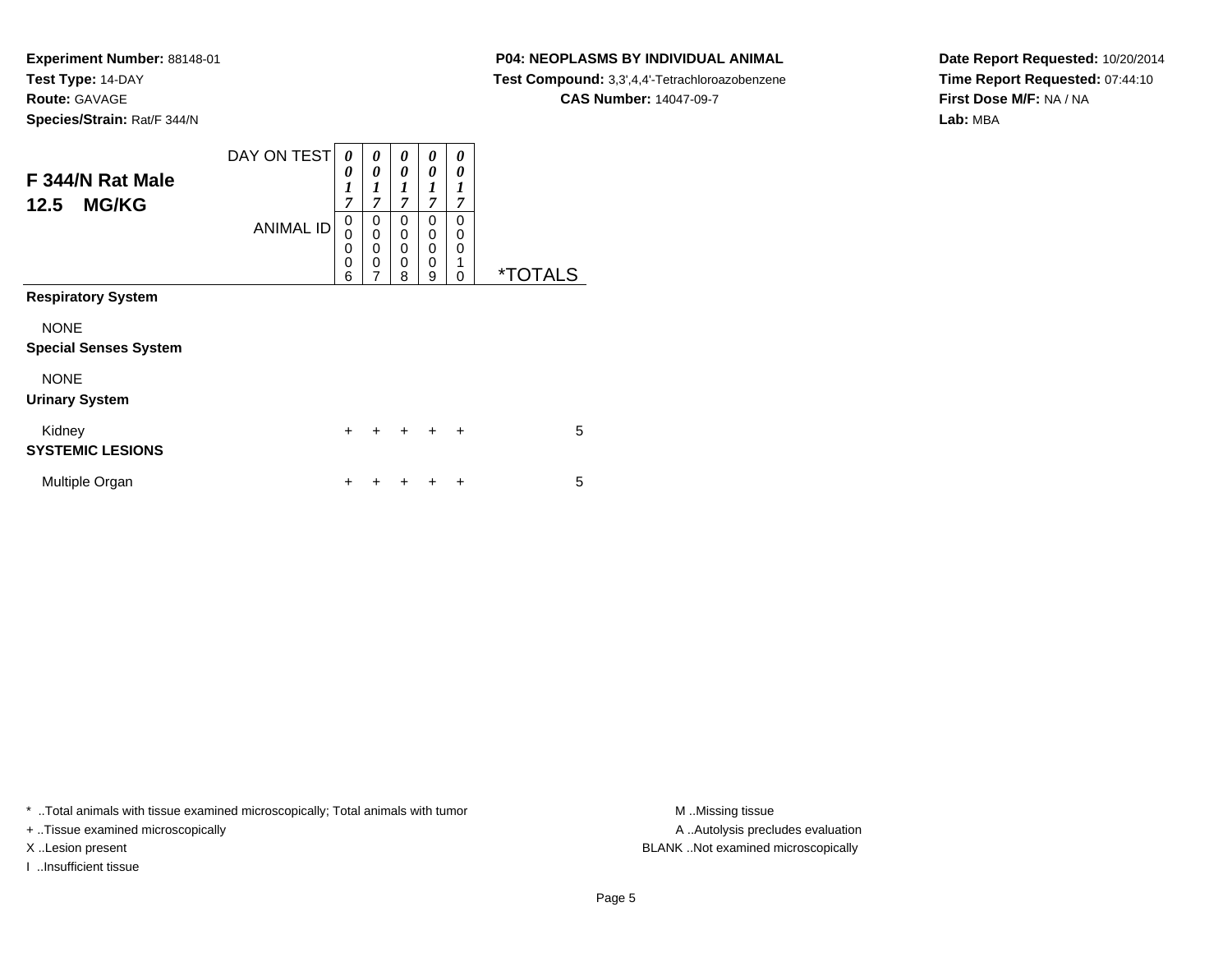## **P04: NEOPLASMS BY INDIVIDUAL ANIMAL**

**Test Compound:** 3,3',4,4'-Tetrachloroazobenzene

**Date Report Requested:** 10/20/2014**Time Report Requested:** 07:44:10**First Dose M/F:** NA / NA**Lab:** MBA

#### **CAS Number:** 14047-09-7

| F 344/N Rat Male                                                                                                    | DAY ON TEST      | 0<br>$\theta$<br>1         | $\boldsymbol{\theta}$<br>0<br>1         | 0<br>0<br>1                             | 0<br>0<br>1                             | $\boldsymbol{\theta}$<br>0<br>1 |                       |                                                       |  |
|---------------------------------------------------------------------------------------------------------------------|------------------|----------------------------|-----------------------------------------|-----------------------------------------|-----------------------------------------|---------------------------------|-----------------------|-------------------------------------------------------|--|
| 32 MG/KG                                                                                                            | <b>ANIMAL ID</b> | 7<br>0<br>0<br>0<br>1<br>1 | 7<br>0<br>0<br>0<br>1<br>$\overline{2}$ | $\overline{7}$<br>0<br>0<br>0<br>1<br>3 | $\overline{7}$<br>0<br>0<br>0<br>1<br>4 | 7<br>0<br>0<br>0<br>1<br>5      | <i><b>*TOTALS</b></i> |                                                       |  |
| <b>Alimentary System</b>                                                                                            |                  |                            |                                         |                                         |                                         |                                 |                       |                                                       |  |
| <b>NONE</b><br><b>Cardiovascular System</b>                                                                         |                  |                            |                                         |                                         |                                         |                                 |                       |                                                       |  |
| <b>NONE</b><br><b>Endocrine System</b>                                                                              |                  |                            |                                         |                                         |                                         |                                 |                       |                                                       |  |
| <b>NONE</b><br><b>General Body System</b>                                                                           |                  |                            |                                         |                                         |                                         |                                 |                       |                                                       |  |
| <b>NONE</b><br><b>Genital System</b>                                                                                |                  |                            |                                         |                                         |                                         |                                 |                       |                                                       |  |
| <b>NONE</b><br><b>Hematopoietic System</b>                                                                          |                  |                            |                                         |                                         |                                         |                                 |                       |                                                       |  |
| Spleen<br><b>Integumentary System</b>                                                                               |                  | $\ddot{}$                  |                                         |                                         | $+$ $+$ $+$ $+$                         |                                 | 5                     |                                                       |  |
| <b>NONE</b><br><b>Musculoskeletal System</b>                                                                        |                  |                            |                                         |                                         |                                         |                                 |                       |                                                       |  |
| <b>NONE</b><br><b>Nervous System</b>                                                                                |                  |                            |                                         |                                         |                                         |                                 |                       |                                                       |  |
| <b>NONE</b>                                                                                                         |                  |                            |                                         |                                         |                                         |                                 |                       |                                                       |  |
| * Total animals with tissue examined microscopically; Total animals with tumor<br>+ Tissue examined microscopically |                  |                            |                                         |                                         |                                         |                                 |                       | M Missing tissue<br>A  Autolysis precludes evaluation |  |
| X Lesion present                                                                                                    |                  |                            |                                         |                                         |                                         |                                 |                       | BLANK Not examined microscopically                    |  |

I ..Insufficient tissue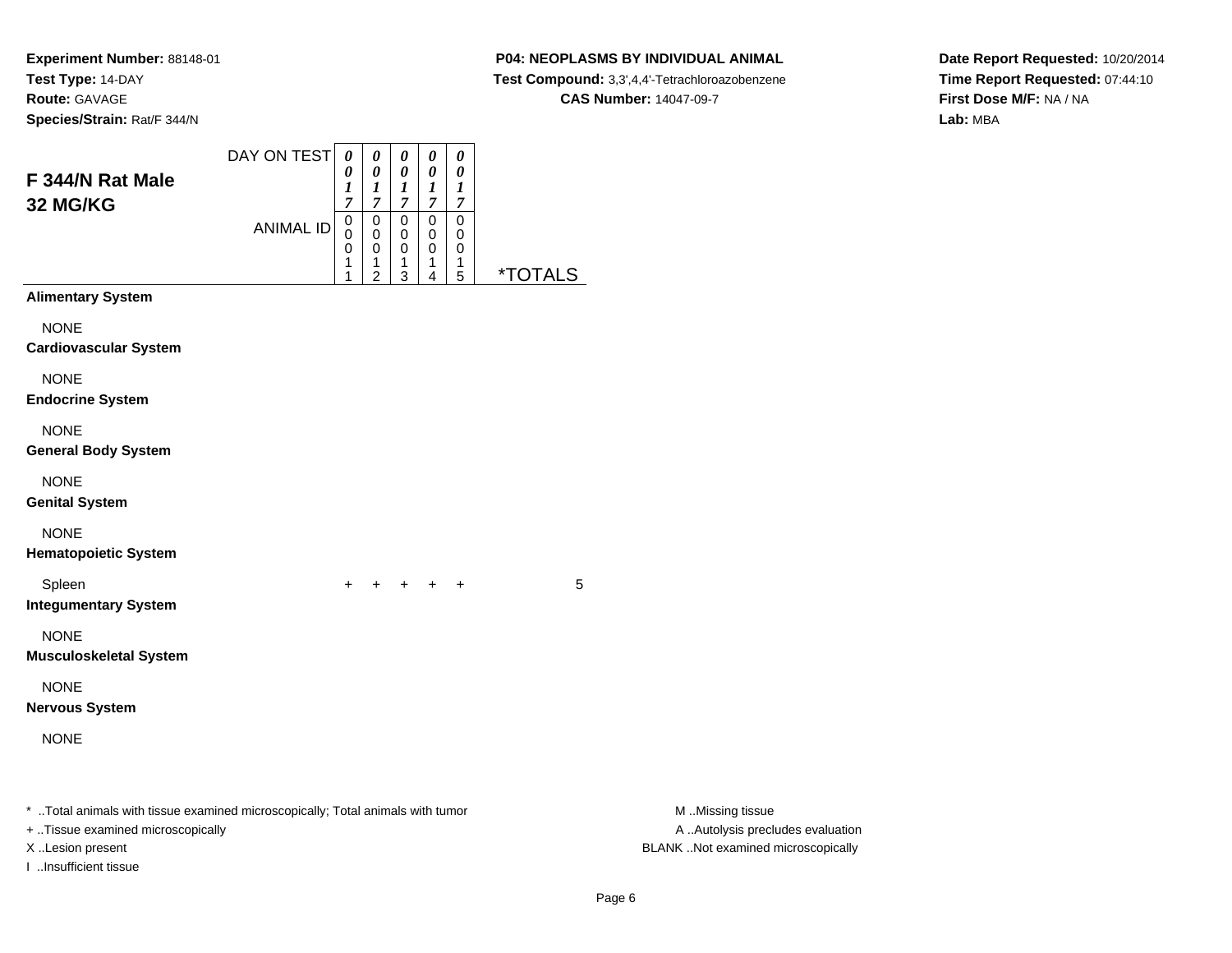# **P04: NEOPLASMS BY INDIVIDUAL ANIMAL**

 **Test Compound:** 3,3',4,4'-Tetrachloroazobenzene**CAS Number:** 14047-09-7

**Date Report Requested:** 10/20/2014**Time Report Requested:** 07:44:10**First Dose M/F:** NA / NA**Lab:** MBA

| Species/Strain: Rat/F 344/N  |                  |             |             |                            |             |                            |  |
|------------------------------|------------------|-------------|-------------|----------------------------|-------------|----------------------------|--|
|                              | DAY ON TEST      | 0           | 0<br>0      | $\boldsymbol{\theta}$<br>0 | 0<br>0      | $\boldsymbol{\theta}$<br>0 |  |
| F 344/N Rat Male<br>32 MG/KG |                  | 7           | 7           | 7                          | 7           |                            |  |
|                              | <b>ANIMAL ID</b> | 0<br>0<br>U | 0<br>0<br>0 | 0<br>0<br>0                | 0<br>0<br>0 | 0<br>0<br>0                |  |
|                              |                  |             | 4<br>ົ      | ◢<br>3                     | ◢           | и<br>5                     |  |

**Respiratory System**

NONE

#### **Special Senses System**

NONE

#### **Urinary System**

| Kidnev<br><b>SYSTEMIC LESIONS</b> |  | + + + + + |  | 5 |
|-----------------------------------|--|-----------|--|---|
| Multiple Organ                    |  | + + + + + |  | 5 |

\* ..Total animals with tissue examined microscopically; Total animals with tumor **M** ...Missing tissue M ...Missing tissue

+ ..Tissue examined microscopically

I ..Insufficient tissue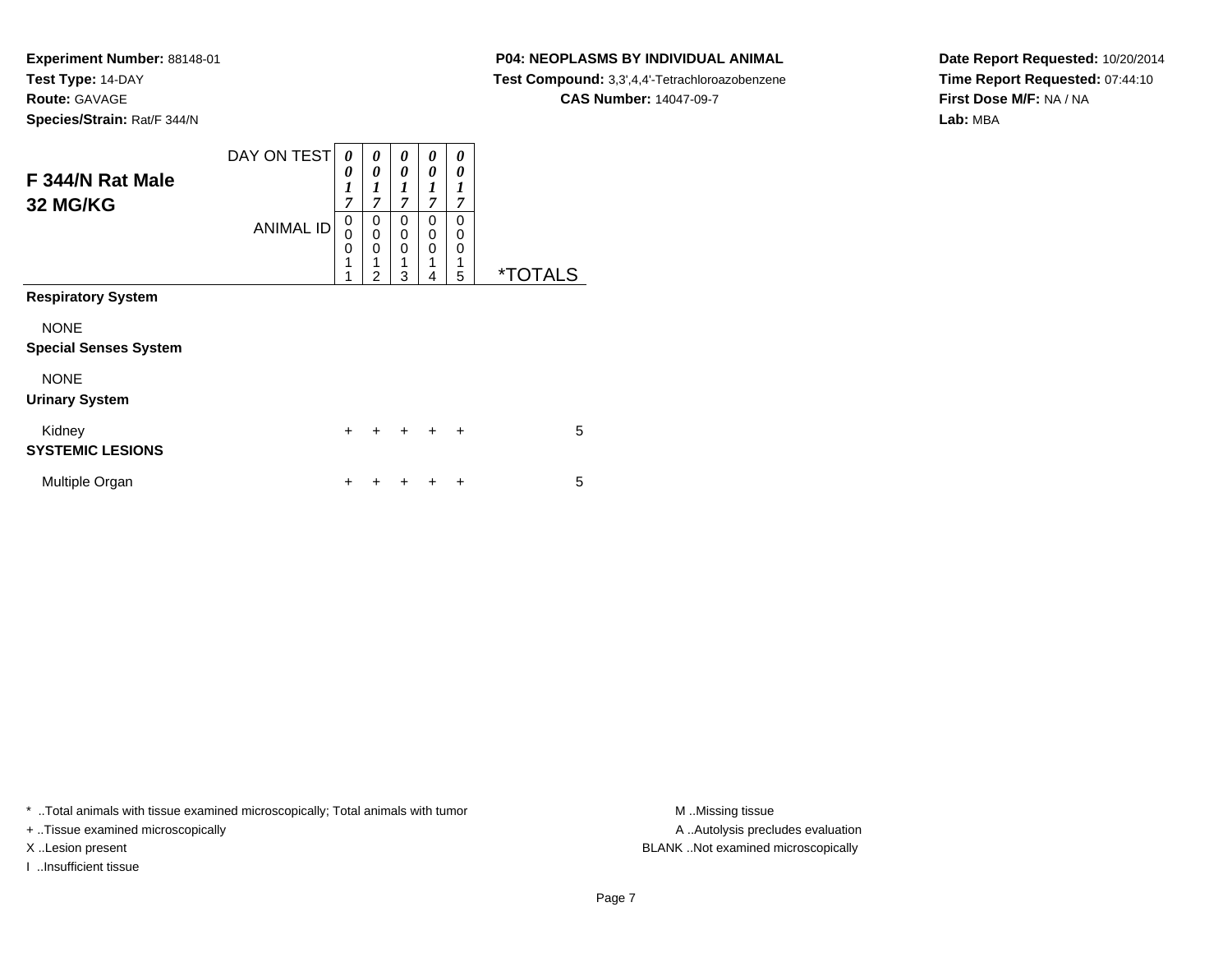# **P04: NEOPLASMS BY INDIVIDUAL ANIMAL**

**Test Compound:** 3,3',4,4'-Tetrachloroazobenzene

**Date Report Requested:** 10/20/2014**Time Report Requested:** 07:44:10**First Dose M/F:** NA / NA**Lab:** MBA

# **CAS Number:** 14047-09-7

| F 344/N Rat Male<br>80 MG/KG                                                                                        | DAY ON TEST      | 0<br>0<br>$\boldsymbol{l}$<br>$\overline{7}$ | 0<br>0<br>$\boldsymbol{l}$<br>$\overline{7}$               | 0<br>0<br>$\boldsymbol{l}$<br>$\boldsymbol{7}$       | 0<br>$\pmb{\theta}$<br>$\boldsymbol{l}$<br>$\overline{7}$ | 0<br>$\boldsymbol{\theta}$<br>$\boldsymbol{l}$<br>$\boldsymbol{7}$ |                       |                                                       |
|---------------------------------------------------------------------------------------------------------------------|------------------|----------------------------------------------|------------------------------------------------------------|------------------------------------------------------|-----------------------------------------------------------|--------------------------------------------------------------------|-----------------------|-------------------------------------------------------|
|                                                                                                                     | <b>ANIMAL ID</b> | $\mathbf 0$<br>$\pmb{0}$<br>0<br>1<br>6      | $\pmb{0}$<br>$\pmb{0}$<br>$\pmb{0}$<br>1<br>$\overline{7}$ | $\overline{0}$<br>$\mathbf 0$<br>$\pmb{0}$<br>1<br>8 | $\mathbf 0$<br>0<br>0<br>$\overline{1}$<br>9              | $\pmb{0}$<br>0<br>0<br>$^2_{\rm 0}$                                | <i><b>*TOTALS</b></i> |                                                       |
| <b>Alimentary System</b>                                                                                            |                  |                                              |                                                            |                                                      |                                                           |                                                                    |                       |                                                       |
| <b>NONE</b><br><b>Cardiovascular System</b>                                                                         |                  |                                              |                                                            |                                                      |                                                           |                                                                    |                       |                                                       |
| <b>NONE</b><br><b>Endocrine System</b>                                                                              |                  |                                              |                                                            |                                                      |                                                           |                                                                    |                       |                                                       |
| <b>NONE</b><br><b>General Body System</b>                                                                           |                  |                                              |                                                            |                                                      |                                                           |                                                                    |                       |                                                       |
| <b>NONE</b><br><b>Genital System</b>                                                                                |                  |                                              |                                                            |                                                      |                                                           |                                                                    |                       |                                                       |
| <b>NONE</b><br><b>Hematopoietic System</b>                                                                          |                  |                                              |                                                            |                                                      |                                                           |                                                                    |                       |                                                       |
| Spleen<br><b>Integumentary System</b>                                                                               |                  |                                              |                                                            |                                                      |                                                           | $\ddot{}$                                                          | 5                     |                                                       |
| <b>NONE</b><br><b>Musculoskeletal System</b>                                                                        |                  |                                              |                                                            |                                                      |                                                           |                                                                    |                       |                                                       |
| <b>NONE</b><br><b>Nervous System</b>                                                                                |                  |                                              |                                                            |                                                      |                                                           |                                                                    |                       |                                                       |
| <b>NONE</b>                                                                                                         |                  |                                              |                                                            |                                                      |                                                           |                                                                    |                       |                                                       |
| * Total animals with tissue examined microscopically; Total animals with tumor<br>+ Tissue examined microscopically |                  |                                              |                                                            |                                                      |                                                           |                                                                    |                       | M Missing tissue<br>A  Autolysis precludes evaluation |

I ..Insufficient tissue

M ..Missing tissue X ..Lesion present BLANK ..Not examined microscopically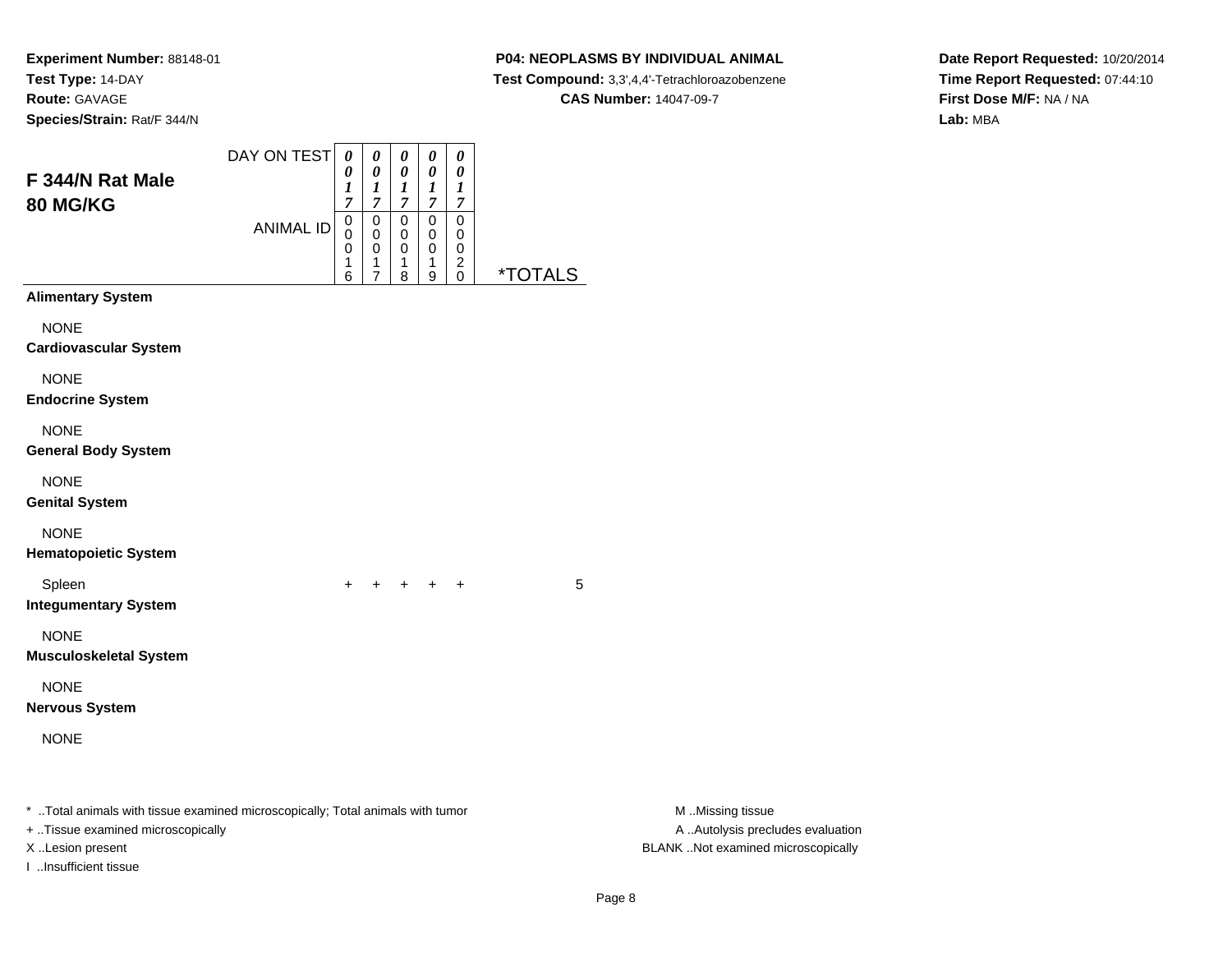# **P04: NEOPLASMS BY INDIVIDUAL ANIMAL**

 **Test Compound:** 3,3',4,4'-Tetrachloroazobenzene**CAS Number:** 14047-09-7

**Date Report Requested:** 10/20/2014**Time Report Requested:** 07:44:10**First Dose M/F:** NA / NA**Lab:** MBA

| F 344/N Rat Male<br><b>80 MG/KG</b>         | DAY ON TEST      | 0<br>0<br>1<br>$\overline{7}$ | 0<br>$\theta$<br>1<br>$\overline{7}$      | 0<br>$\boldsymbol{\theta}$<br>$\boldsymbol{l}$<br>$\overline{7}$ | 0<br>$\theta$<br>1<br>7 | 0<br>0<br>1<br>$\overline{7}$                    |                       |
|---------------------------------------------|------------------|-------------------------------|-------------------------------------------|------------------------------------------------------------------|-------------------------|--------------------------------------------------|-----------------------|
|                                             | <b>ANIMAL ID</b> | 0<br>0<br>0<br>1<br>6         | 0<br>$\mathbf 0$<br>$\mathbf 0$<br>1<br>7 | 0<br>0<br>0<br>1<br>8                                            | 0<br>0<br>0<br>1<br>9   | $\Omega$<br>0<br>0<br>$\overline{2}$<br>$\Omega$ | <i><b>*TOTALS</b></i> |
| <b>Respiratory System</b>                   |                  |                               |                                           |                                                                  |                         |                                                  |                       |
| <b>NONE</b><br><b>Special Senses System</b> |                  |                               |                                           |                                                                  |                         |                                                  |                       |
| <b>NONE</b><br><b>Urinary System</b>        |                  |                               |                                           |                                                                  |                         |                                                  |                       |
| Kidney<br><b>SYSTEMIC LESIONS</b>           |                  | $\ddot{}$                     | $\div$                                    | $+$                                                              | $\ddot{}$               | $\ddot{}$                                        | 5                     |
| Multiple Organ                              |                  | +                             |                                           |                                                                  |                         | ÷                                                | 5                     |

\* ..Total animals with tissue examined microscopically; Total animals with tumor **M** . Missing tissue M ..Missing tissue

+ ..Tissue examined microscopically

I ..Insufficient tissue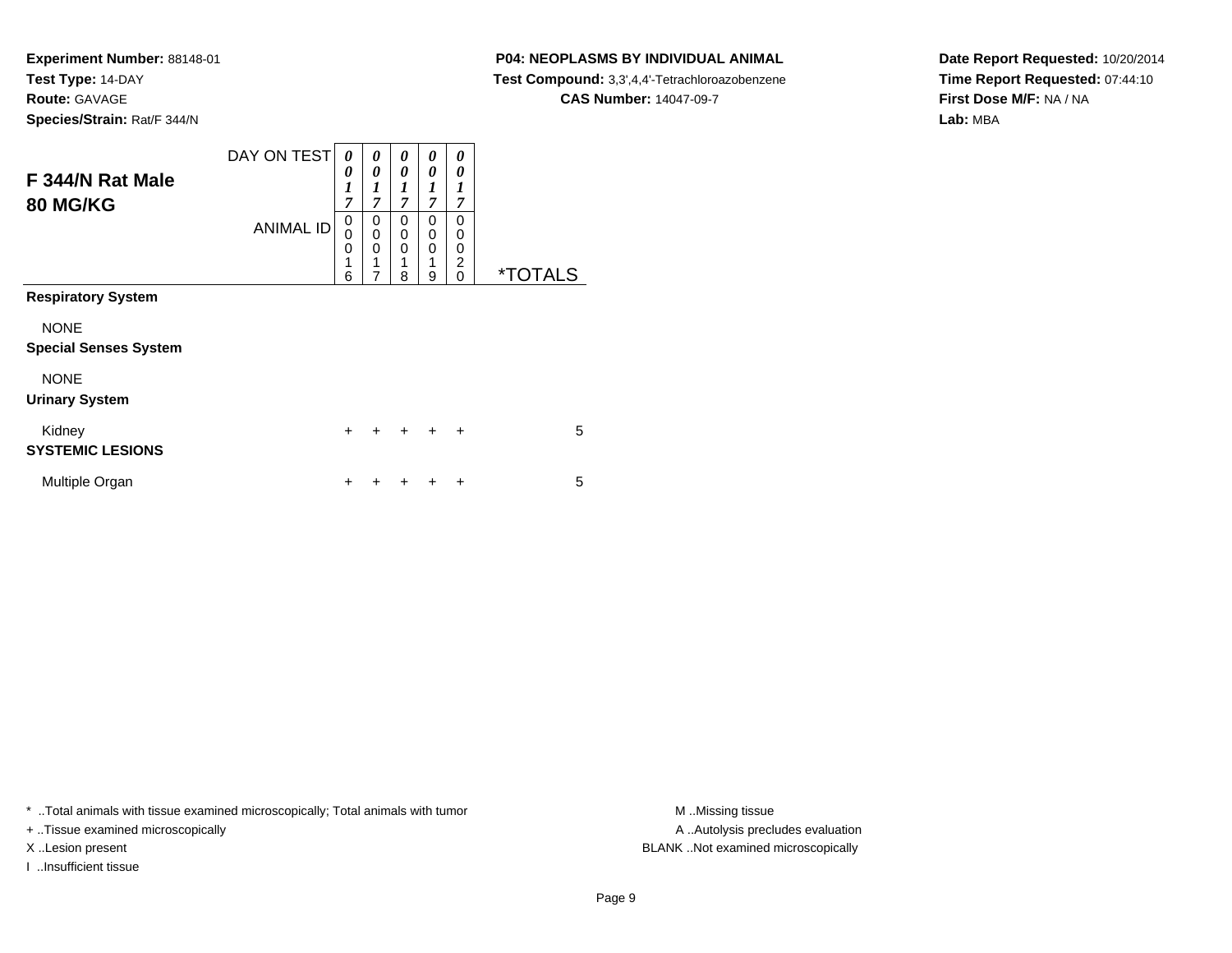#### **P04: NEOPLASMS BY INDIVIDUAL ANIMAL**

**Test Compound:** 3,3',4,4'-Tetrachloroazobenzene

**CAS Number:** 14047-09-7

**Date Report Requested:** 10/20/2014**Time Report Requested:** 07:44:10**First Dose M/F:** NA / NA**Lab:** MBA

| F 344/N Rat Male<br><b>MG/KG</b><br>200                                                                             | DAY ON TEST      | $\pmb{\theta}$<br>0<br>1<br>$\overline{7}$ | $\pmb{\theta}$<br>0<br>1<br>$\overline{7}$               | 0<br>$\boldsymbol{\theta}$<br>$\frac{1}{7}$    | $\pmb{\theta}$<br>$\pmb{\theta}$<br>$\frac{1}{7}$ | $\pmb{\theta}$<br>$\pmb{\theta}$<br>$\boldsymbol{l}$<br>$\boldsymbol{7}$ |                       |                                                       |
|---------------------------------------------------------------------------------------------------------------------|------------------|--------------------------------------------|----------------------------------------------------------|------------------------------------------------|---------------------------------------------------|--------------------------------------------------------------------------|-----------------------|-------------------------------------------------------|
|                                                                                                                     | <b>ANIMAL ID</b> | $\mathbf 0$<br>0<br>0<br>2<br>1            | $\mathbf 0$<br>$\mathbf 0$<br>$\pmb{0}$<br>$\frac{2}{2}$ | $\pmb{0}$<br>0<br>$\mathbf 0$<br>$\frac{2}{3}$ | $\overline{0}$<br>0<br>$\pmb{0}$<br>$\frac{2}{4}$ | $\overline{0}$<br>0<br>$\mathbf 0$<br>$\frac{2}{5}$                      | <i><b>*TOTALS</b></i> |                                                       |
| <b>Alimentary System</b>                                                                                            |                  |                                            |                                                          |                                                |                                                   |                                                                          |                       |                                                       |
| Liver<br><b>Cardiovascular System</b>                                                                               |                  |                                            |                                                          | $\boldsymbol{+}$                               |                                                   |                                                                          | 1                     |                                                       |
| <b>NONE</b><br><b>Endocrine System</b>                                                                              |                  |                                            |                                                          |                                                |                                                   |                                                                          |                       |                                                       |
| <b>NONE</b><br><b>General Body System</b>                                                                           |                  |                                            |                                                          |                                                |                                                   |                                                                          |                       |                                                       |
| <b>NONE</b><br><b>Genital System</b>                                                                                |                  |                                            |                                                          |                                                |                                                   |                                                                          |                       |                                                       |
| <b>NONE</b><br><b>Hematopoietic System</b>                                                                          |                  |                                            |                                                          |                                                |                                                   |                                                                          |                       |                                                       |
| Spleen<br><b>Integumentary System</b>                                                                               |                  | $+$                                        |                                                          | $+$                                            | $+$                                               | $\ddot{}$                                                                | 5                     |                                                       |
| <b>NONE</b><br><b>Musculoskeletal System</b>                                                                        |                  |                                            |                                                          |                                                |                                                   |                                                                          |                       |                                                       |
| <b>NONE</b><br><b>Nervous System</b>                                                                                |                  |                                            |                                                          |                                                |                                                   |                                                                          |                       |                                                       |
| <b>NONE</b>                                                                                                         |                  |                                            |                                                          |                                                |                                                   |                                                                          |                       |                                                       |
| * Total animals with tissue examined microscopically; Total animals with tumor<br>+ Tissue examined microscopically |                  |                                            |                                                          |                                                |                                                   |                                                                          |                       | M Missing tissue<br>A  Autolysis precludes evaluation |

I ..Insufficient tissue

M ..Missing tissue X ..Lesion present BLANK ..Not examined microscopically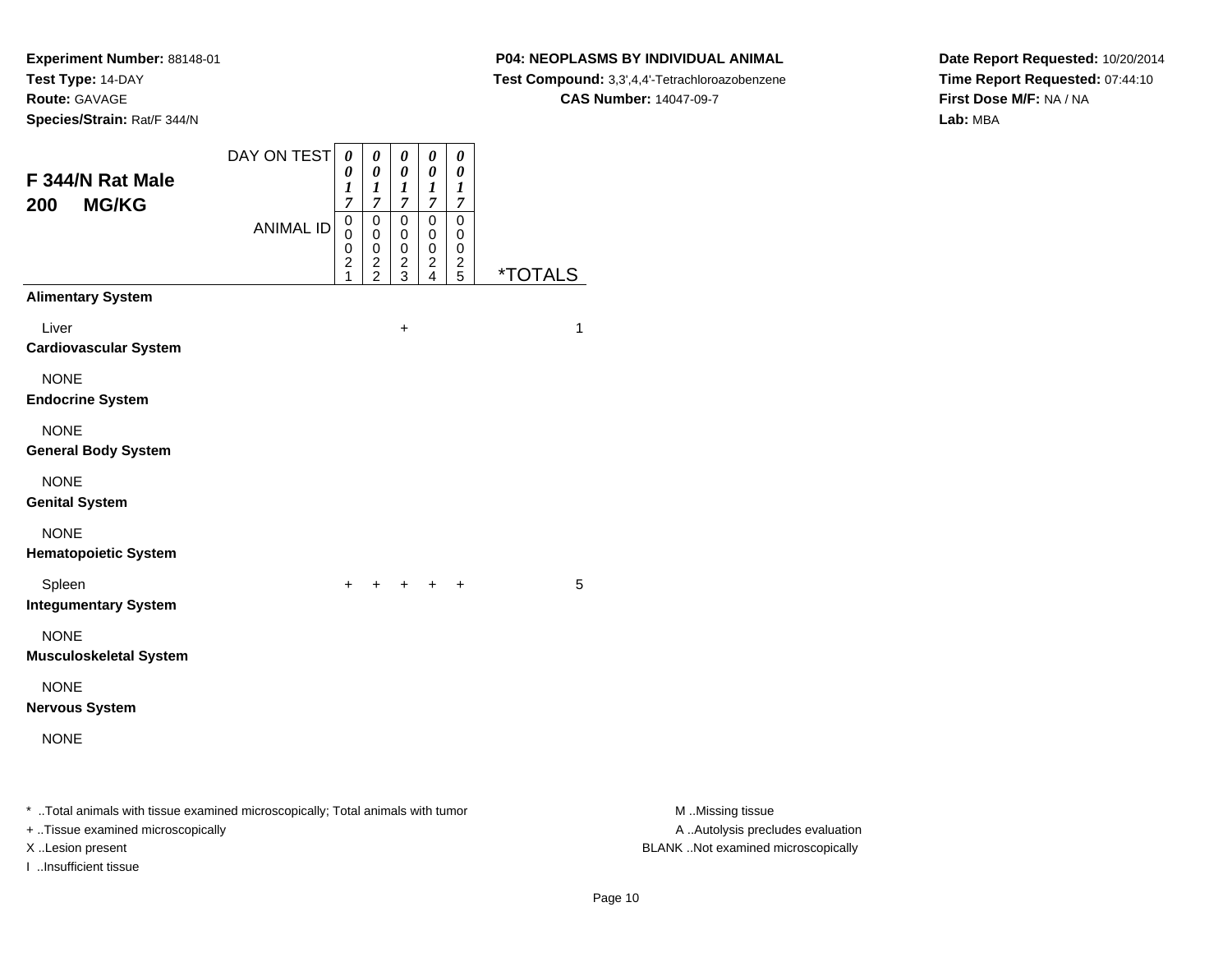# **P04: NEOPLASMS BY INDIVIDUAL ANIMAL**

**Test Compound:** 3,3',4,4'-Tetrachloroazobenzene

**CAS Number:** 14047-09-7

**Date Report Requested:** 10/20/2014**Time Report Requested:** 07:44:10**First Dose M/F:** NA / NA**Lab:** MBA

| F 344/N Rat Male<br><b>MG/KG</b><br>200     | DAY ON TEST<br><b>ANIMAL ID</b> | 0<br>0<br>$\boldsymbol{l}$<br>7<br>0<br>$\mathbf 0$<br>$\mathbf 0$<br>$\overline{2}$<br>1 | 0<br>$\boldsymbol{\theta}$<br>$\boldsymbol{l}$<br>$\overline{7}$<br>0<br>$\mathbf 0$<br>$\mathbf 0$<br>$\overline{2}$<br>$\mathfrak{p}$ | 0<br>0<br>1<br>7<br>0<br>$\mathbf 0$<br>0<br>$\overline{2}$<br>3 | 0<br>0<br>1<br>7<br>0<br>0<br>$\mathbf 0$<br>$\overline{2}$<br>$\overline{4}$ | 0<br>0<br>1<br>7<br>0<br>0<br>0<br>$\overline{2}$<br>5 | <i><b>*TOTALS</b></i> |
|---------------------------------------------|---------------------------------|-------------------------------------------------------------------------------------------|-----------------------------------------------------------------------------------------------------------------------------------------|------------------------------------------------------------------|-------------------------------------------------------------------------------|--------------------------------------------------------|-----------------------|
| <b>Respiratory System</b>                   |                                 |                                                                                           |                                                                                                                                         |                                                                  |                                                                               |                                                        |                       |
| <b>NONE</b><br><b>Special Senses System</b> |                                 |                                                                                           |                                                                                                                                         |                                                                  |                                                                               |                                                        |                       |
| <b>NONE</b><br><b>Urinary System</b>        |                                 |                                                                                           |                                                                                                                                         |                                                                  |                                                                               |                                                        |                       |
| Kidney<br><b>SYSTEMIC LESIONS</b>           |                                 | $\ddot{}$                                                                                 | $\ddot{}$                                                                                                                               | $\ddot{}$                                                        | $\div$                                                                        | $\ddot{}$                                              | 5                     |
| Multiple Organ                              |                                 | +                                                                                         |                                                                                                                                         |                                                                  |                                                                               | +                                                      | 5                     |

\* ..Total animals with tissue examined microscopically; Total animals with tumor **M** . Missing tissue M ..Missing tissue

+ ..Tissue examined microscopically

I ..Insufficient tissue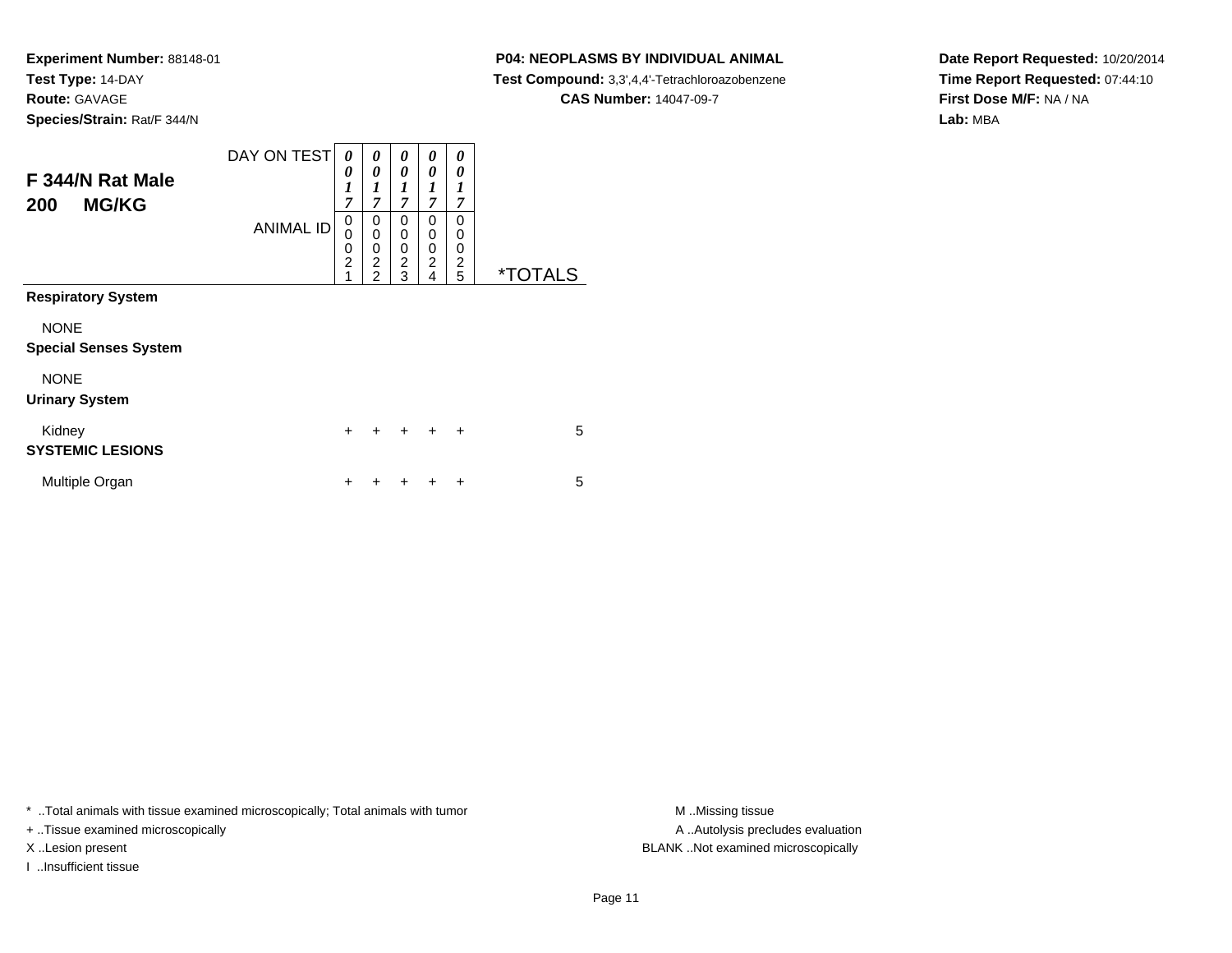#### **P04: NEOPLASMS BY INDIVIDUAL ANIMAL**

**Test Compound:** 3,3',4,4'-Tetrachloroazobenzene

**CAS Number:** 14047-09-7

**Date Report Requested:** 10/20/2014**Time Report Requested:** 07:44:10**First Dose M/F:** NA / NA**Lab:** MBA

| F 344/N Rat Male<br><b>MG/KG</b><br>500 | DAY ON TEST<br><b>ANIMAL ID</b> | 0<br>0<br>$\boldsymbol{l}$<br>7<br>0<br>0<br>0<br>$\overline{c}$<br>6 | 0<br>0<br>1<br>7<br>0<br>$\mathbf 0$<br>0<br>$\overline{\mathbf{c}}$<br>$\overline{7}$ | 0<br>$\boldsymbol{\theta}$<br>1<br>7<br>0<br>0<br>0<br>$\frac{2}{8}$ | 0<br>$\boldsymbol{\theta}$<br>$\boldsymbol{l}$<br>7<br>0<br>0<br>$\mathbf 0$<br>$\overline{c}$<br>9 | 0<br>0<br>1<br>7<br>0<br>0<br>$\mathbf 0$<br>3<br>0 | <i><b>*TOTALS</b></i> |
|-----------------------------------------|---------------------------------|-----------------------------------------------------------------------|----------------------------------------------------------------------------------------|----------------------------------------------------------------------|-----------------------------------------------------------------------------------------------------|-----------------------------------------------------|-----------------------|
| <b>Alimentary System</b>                |                                 |                                                                       |                                                                                        |                                                                      |                                                                                                     |                                                     |                       |
| Liver                                   |                                 | $\ddot{}$                                                             | +                                                                                      | $\ddot{}$                                                            | +                                                                                                   | ÷                                                   | 5                     |
| Stomach, Forestomach                    |                                 | $+$                                                                   | $+$                                                                                    | $+$                                                                  | $+$                                                                                                 | $\ddot{}$                                           | 5                     |
| Stomach, Glandular                      |                                 | $\ddot{}$                                                             | $\ddot{}$                                                                              | $+$                                                                  | $+$                                                                                                 | $\ddot{}$                                           | 5                     |
| <b>Cardiovascular System</b>            |                                 |                                                                       |                                                                                        |                                                                      |                                                                                                     |                                                     |                       |
| <b>NONE</b>                             |                                 |                                                                       |                                                                                        |                                                                      |                                                                                                     |                                                     |                       |
| <b>Endocrine System</b>                 |                                 |                                                                       |                                                                                        |                                                                      |                                                                                                     |                                                     |                       |
| <b>NONE</b>                             |                                 |                                                                       |                                                                                        |                                                                      |                                                                                                     |                                                     |                       |
| <b>General Body System</b>              |                                 |                                                                       |                                                                                        |                                                                      |                                                                                                     |                                                     |                       |
| <b>NONE</b>                             |                                 |                                                                       |                                                                                        |                                                                      |                                                                                                     |                                                     |                       |
| <b>Genital System</b>                   |                                 |                                                                       |                                                                                        |                                                                      |                                                                                                     |                                                     |                       |
| <b>NONE</b>                             |                                 |                                                                       |                                                                                        |                                                                      |                                                                                                     |                                                     |                       |
| <b>Hematopoietic System</b>             |                                 |                                                                       |                                                                                        |                                                                      |                                                                                                     |                                                     |                       |
| Lymph Node, Mesenteric                  |                                 | $\pm$                                                                 | ÷                                                                                      | $\ddot{}$                                                            | ÷                                                                                                   | ÷                                                   | 5                     |
| Spleen                                  |                                 | $+$                                                                   | $+$ $-$                                                                                | $+$                                                                  | $+$                                                                                                 | $\ddot{}$                                           | 5                     |
| Thymus                                  |                                 | +                                                                     | +                                                                                      | $\ddot{}$                                                            | $\ddot{}$                                                                                           | $\ddot{}$                                           | 5                     |
| <b>Integumentary System</b>             |                                 |                                                                       |                                                                                        |                                                                      |                                                                                                     |                                                     |                       |

NONE

\* ..Total animals with tissue examined microscopically; Total animals with tumor **M** . Missing tissue M ..Missing tissue

+ ..Tissue examined microscopically

I ..Insufficient tissue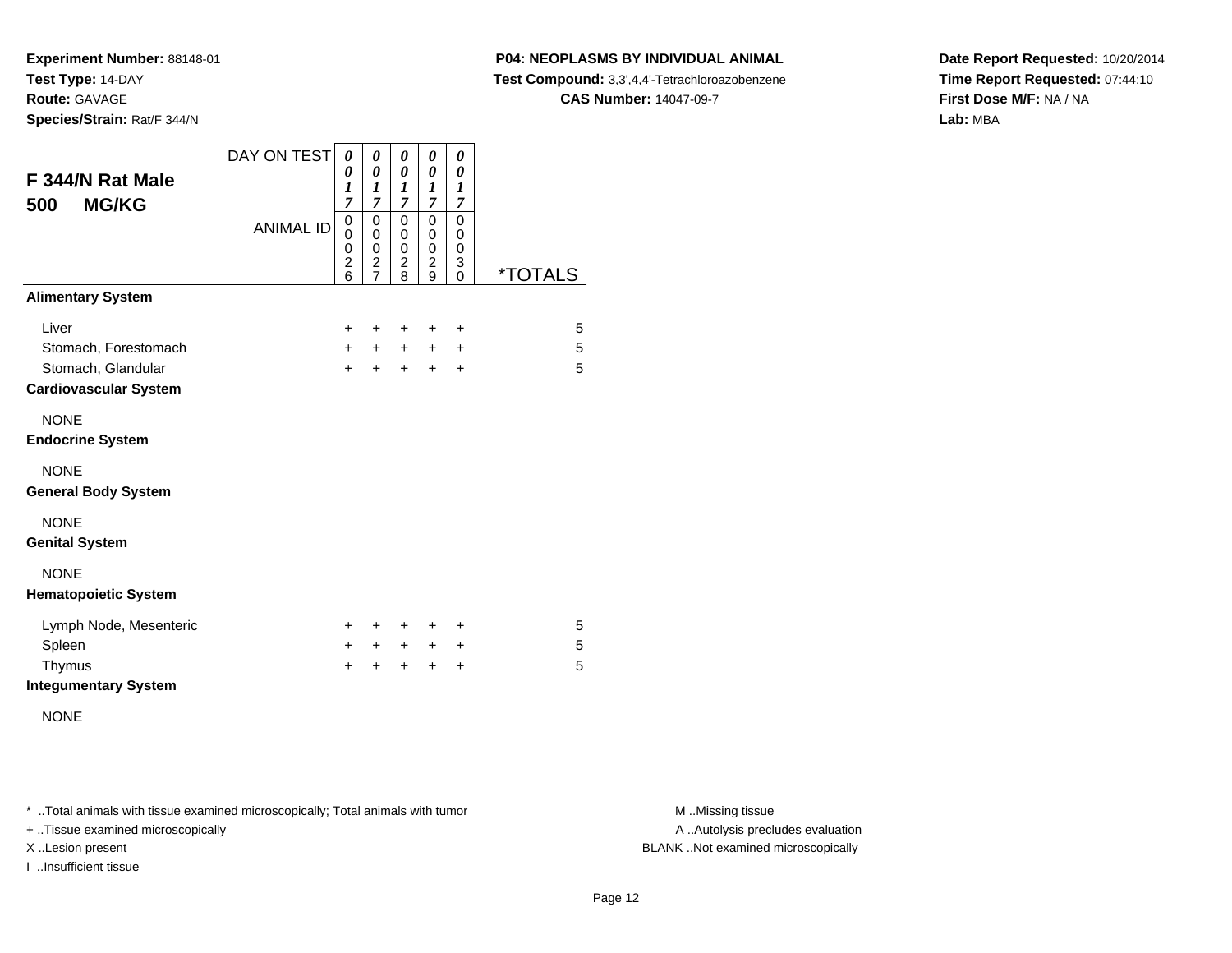#### **P04: NEOPLASMS BY INDIVIDUAL ANIMAL**

**Test Compound:** 3,3',4,4'-Tetrachloroazobenzene

**CAS Number:** 14047-09-7

**Date Report Requested:** 10/20/2014**Time Report Requested:** 07:44:10**First Dose M/F:** NA / NA**Lab:** MBA

| F 344/N Rat Male                            | DAY ON TEST      | 0<br>0                                 | 0<br>0                                 | 0<br>0                                                                              | 0<br>0                                               | 0<br>$\boldsymbol{\theta}$                                                   |                              |
|---------------------------------------------|------------------|----------------------------------------|----------------------------------------|-------------------------------------------------------------------------------------|------------------------------------------------------|------------------------------------------------------------------------------|------------------------------|
| <b>MG/KG</b><br>500                         | <b>ANIMAL ID</b> | 1<br>7<br>0<br>0<br>0<br>$\frac{2}{6}$ | 1<br>7<br>0<br>0<br>0<br>$\frac{2}{7}$ | $\boldsymbol{l}$<br>7<br>0<br>$\,0\,$<br>$\begin{array}{c} 0 \\ 2 \\ 8 \end{array}$ | 1<br>7<br>0<br>0<br>$\,0\,$<br>$\boldsymbol{2}$<br>9 | 1<br>7<br>0<br>0<br>$\,0\,$<br>$\begin{smallmatrix} 3 \ 0 \end{smallmatrix}$ | <i><b>*TOTALS</b></i>        |
| <b>Musculoskeletal System</b>               |                  |                                        |                                        |                                                                                     |                                                      |                                                                              |                              |
| <b>NONE</b><br>Nervous System               |                  |                                        |                                        |                                                                                     |                                                      |                                                                              |                              |
| <b>NONE</b><br><b>Respiratory System</b>    |                  |                                        |                                        |                                                                                     |                                                      |                                                                              |                              |
| <b>NONE</b><br><b>Special Senses System</b> |                  |                                        |                                        |                                                                                     |                                                      |                                                                              |                              |
| <b>NONE</b><br><b>Urinary System</b>        |                  |                                        |                                        |                                                                                     |                                                      |                                                                              |                              |
| Kidney<br><b>SYSTEMIC LESIONS</b>           |                  | $+$                                    |                                        | $\ddot{}$                                                                           | $+$                                                  | $+$                                                                          | 5                            |
| Multiple Organ                              |                  | +                                      |                                        |                                                                                     | $\div$                                               | $\overline{+}$                                                               | 5<br>*** END OF MALE DATA*** |

\* ..Total animals with tissue examined microscopically; Total animals with tumor **M** . Missing tissue M ..Missing tissue

+ ..Tissue examined microscopically

I ..Insufficient tissue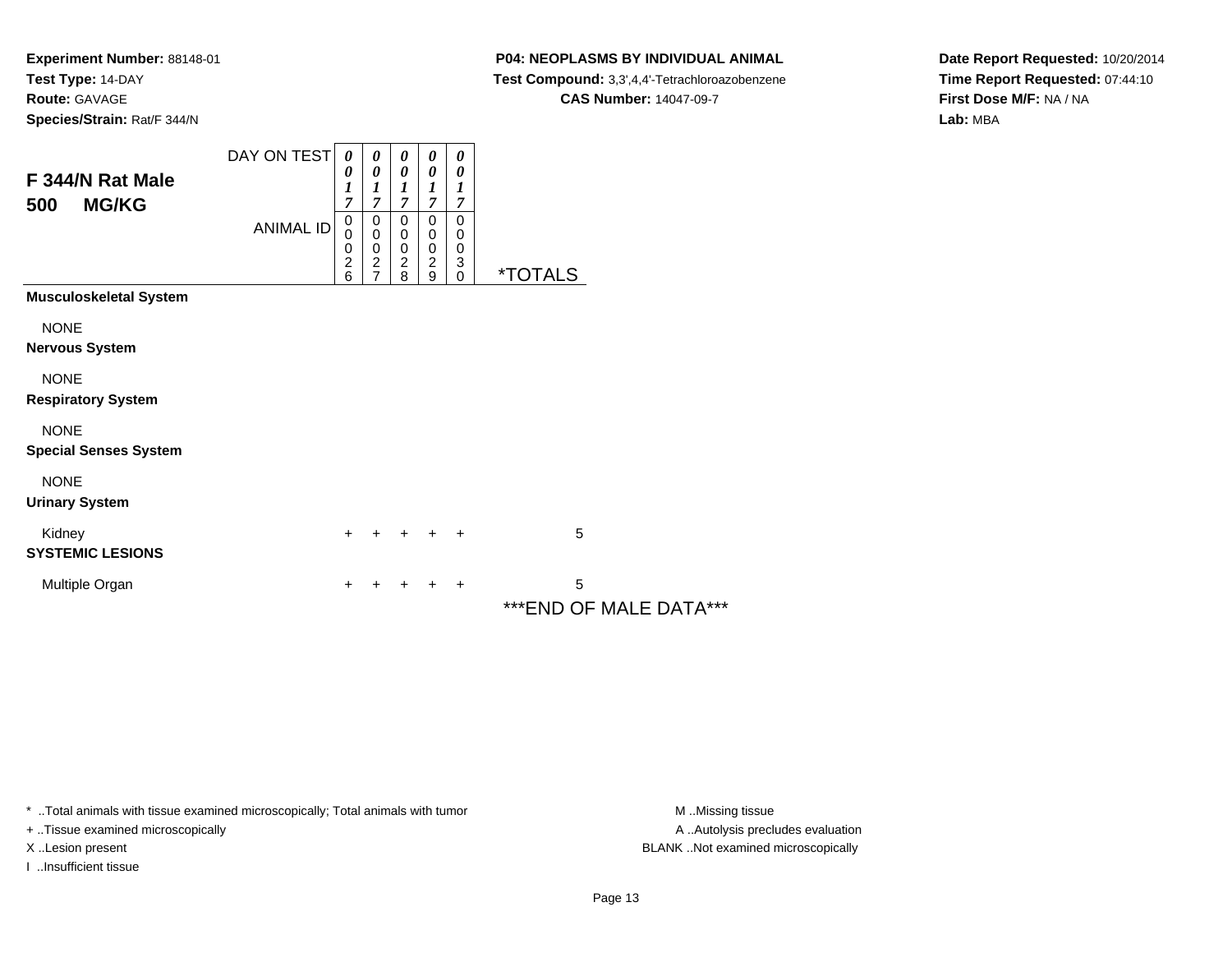**Experiment Number:** 88148-01**Test Type:** 14-DAY**Route:** GAVAGE

**Species/Strain:** Rat/F 344/N

## **P04: NEOPLASMS BY INDIVIDUAL ANIMAL**

**Test Compound:** 3,3',4,4'-Tetrachloroazobenzene

**CAS Number:** 14047-09-7

**Date Report Requested:** 10/20/2014**Time Report Requested:** 07:44:10**First Dose M/F:** NA / NA**Lab:** MBA

| F 344/N Rat Female           | DAY ON TEST      | 0<br>0<br>1 | 0<br>0<br>1              | 0<br>0<br>$\boldsymbol{l}$ | 0<br>0<br>1                        | 0<br>0<br>1           |                       |
|------------------------------|------------------|-------------|--------------------------|----------------------------|------------------------------------|-----------------------|-----------------------|
| 0 MG/KG                      | <b>ANIMAL ID</b> | 7<br>0<br>0 | 7<br>0<br>$\mathbf 0$    | $\overline{7}$<br>0<br>0   | 7<br>0<br>0                        | 7<br>0<br>$\mathbf 0$ |                       |
|                              |                  | 0<br>3<br>1 | 0<br>3<br>$\overline{2}$ | 0<br>3<br>$\overline{3}$   | $\mathbf 0$<br>3<br>$\overline{4}$ | $\mathbf 0$<br>3<br>5 | <i><b>*TOTALS</b></i> |
| <b>Alimentary System</b>     |                  |             |                          |                            |                                    |                       |                       |
| Liver                        |                  | $\pm$       | ÷                        | ÷                          | ÷                                  | $\ddot{}$             | 5                     |
| Stomach, Forestomach         |                  | $+$         | $+$                      | $+$                        | $+$                                | $\ddot{}$             | 5                     |
| Stomach, Glandular           |                  | $+$         | $+$                      | $\pm$                      | $\pm$                              | $\ddot{}$             | 5                     |
| <b>Cardiovascular System</b> |                  |             |                          |                            |                                    |                       |                       |
| <b>NONE</b>                  |                  |             |                          |                            |                                    |                       |                       |
| <b>Endocrine System</b>      |                  |             |                          |                            |                                    |                       |                       |
| <b>NONE</b>                  |                  |             |                          |                            |                                    |                       |                       |
| <b>General Body System</b>   |                  |             |                          |                            |                                    |                       |                       |
| <b>NONE</b>                  |                  |             |                          |                            |                                    |                       |                       |
| <b>Genital System</b>        |                  |             |                          |                            |                                    |                       |                       |
| <b>NONE</b>                  |                  |             |                          |                            |                                    |                       |                       |
| <b>Hematopoietic System</b>  |                  |             |                          |                            |                                    |                       |                       |
| Lymph Node, Mesenteric       |                  | +           | +                        | +                          | +                                  | $\pm$                 | 5                     |
| Spleen                       |                  | $+$         | $+$                      | $+$                        | $+$                                | $\ddot{}$             | 5                     |
| Thymus                       |                  | $\div$      | $\ddot{}$                | $\ddot{}$                  | $\ddot{}$                          | $\ddot{}$             | 5                     |
| <b>Integumentary System</b>  |                  |             |                          |                            |                                    |                       |                       |

NONE

\* ..Total animals with tissue examined microscopically; Total animals with tumor **M** . Missing tissue M ..Missing tissue

+ ..Tissue examined microscopically

I ..Insufficient tissue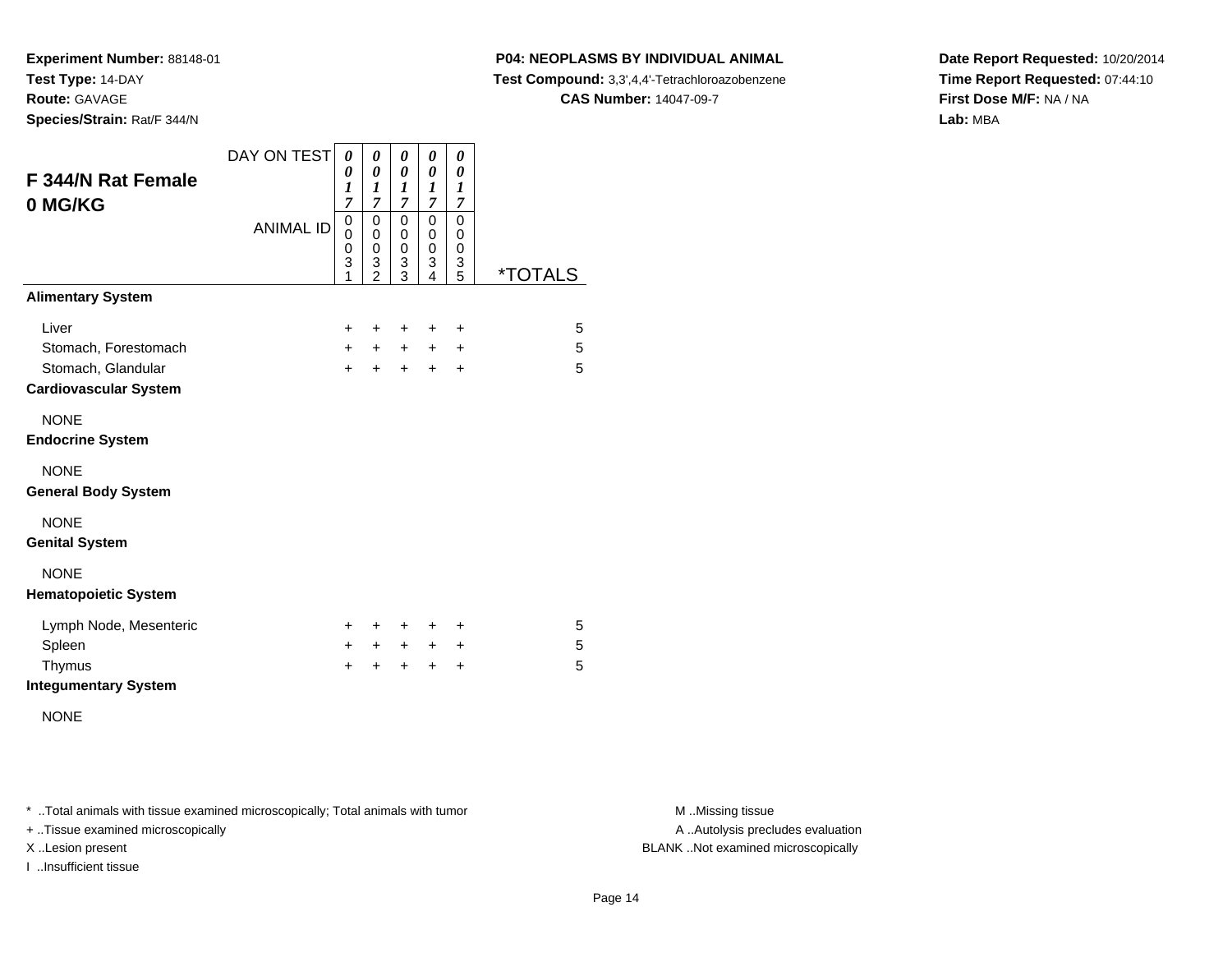## **P04: NEOPLASMS BY INDIVIDUAL ANIMAL**

**Test Compound:** 3,3',4,4'-Tetrachloroazobenzene

**CAS Number:** 14047-09-7

**Date Report Requested:** 10/20/2014**Time Report Requested:** 07:44:10**First Dose M/F:** NA / NA**Lab:** MBA

| F 344/N Rat Female<br>0 MG/KG               | DAY ON TEST<br><b>ANIMAL ID</b> | 0<br>0<br>1<br>7<br>$\mathbf 0$<br>0<br>0<br>$\overline{3}$<br>1 | 0<br>0<br>$\boldsymbol{l}$<br>$\overline{7}$<br>$\mathbf 0$<br>$\pmb{0}$<br>$\begin{array}{c} 0 \\ 3 \\ 2 \end{array}$ | 0<br>0<br>1<br>$\overline{7}$<br>0<br>0<br>$\begin{smallmatrix}0\0\3\end{smallmatrix}$<br>$\overline{3}$ | 0<br>0<br>1<br>$\overline{7}$<br>0<br>$\boldsymbol{0}$<br>$\begin{smallmatrix} 0\\ 3 \end{smallmatrix}$<br>4 | 0<br>0<br>1<br>$\overline{7}$<br>$\mathbf 0$<br>$\mathbf 0$<br>$\begin{array}{c} 0 \\ 3 \\ 5 \end{array}$ | <i><b>*TOTALS</b></i> |
|---------------------------------------------|---------------------------------|------------------------------------------------------------------|------------------------------------------------------------------------------------------------------------------------|----------------------------------------------------------------------------------------------------------|--------------------------------------------------------------------------------------------------------------|-----------------------------------------------------------------------------------------------------------|-----------------------|
| Musculoskeletal System                      |                                 |                                                                  |                                                                                                                        |                                                                                                          |                                                                                                              |                                                                                                           |                       |
| <b>NONE</b><br>Nervous System               |                                 |                                                                  |                                                                                                                        |                                                                                                          |                                                                                                              |                                                                                                           |                       |
| <b>NONE</b><br><b>Respiratory System</b>    |                                 |                                                                  |                                                                                                                        |                                                                                                          |                                                                                                              |                                                                                                           |                       |
| <b>NONE</b><br><b>Special Senses System</b> |                                 |                                                                  |                                                                                                                        |                                                                                                          |                                                                                                              |                                                                                                           |                       |
| <b>NONE</b><br><b>Urinary System</b>        |                                 |                                                                  |                                                                                                                        |                                                                                                          |                                                                                                              |                                                                                                           |                       |
| Kidney<br><b>SYSTEMIC LESIONS</b>           |                                 | $\ddot{}$                                                        |                                                                                                                        |                                                                                                          | +                                                                                                            | $\ddot{}$                                                                                                 | 5                     |
| Multiple Organ                              |                                 | $\ddot{}$                                                        |                                                                                                                        |                                                                                                          |                                                                                                              | $\ddot{}$                                                                                                 | 5                     |

\* ..Total animals with tissue examined microscopically; Total animals with tumor **M** . Missing tissue M ..Missing tissue

+ ..Tissue examined microscopically

I ..Insufficient tissue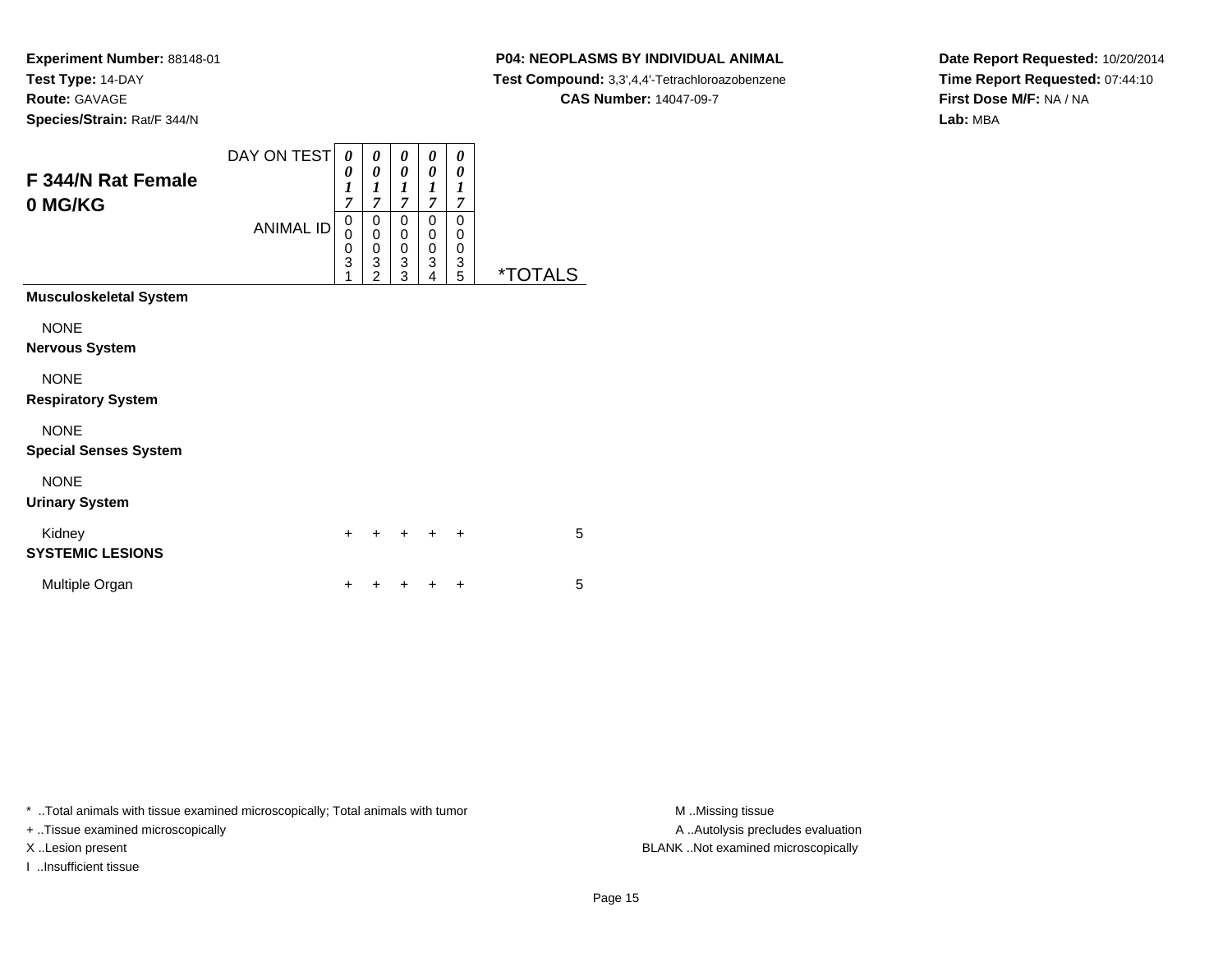#### **P04: NEOPLASMS BY INDIVIDUAL ANIMAL**

**Test Compound:** 3,3',4,4'-Tetrachloroazobenzene

**CAS Number:** 14047-09-7

**Date Report Requested:** 10/20/2014**Time Report Requested:** 07:44:10**First Dose M/F:** NA / NA**Lab:** MBA

| F 344/N Rat Female<br><b>MG/KG</b><br>12.5                                                                                              | DAY ON TEST<br><b>ANIMAL ID</b> | $\pmb{\theta}$<br>0<br>1<br>7<br>0<br>0<br>0<br>3 | 0<br>$\boldsymbol{\theta}$<br>1<br>$\overline{7}$<br>0<br>0<br>0<br>3 | $\boldsymbol{\theta}$<br>$\boldsymbol{\theta}$<br>$\boldsymbol{l}$<br>$\overline{7}$<br>0<br>$\mathbf 0$<br>$\pmb{0}$<br>3 | $\pmb{\theta}$<br>$\pmb{\theta}$<br>$\boldsymbol{l}$<br>$\boldsymbol{7}$<br>$\mathbf 0$<br>0<br>$\pmb{0}$<br>3 | $\pmb{\theta}$<br>$\pmb{\theta}$<br>$\boldsymbol{l}$<br>$\overline{7}$<br>$\mathbf 0$<br>$\mathbf 0$<br>$\mathbf 0$<br>4 |                       |                                                                                             |
|-----------------------------------------------------------------------------------------------------------------------------------------|---------------------------------|---------------------------------------------------|-----------------------------------------------------------------------|----------------------------------------------------------------------------------------------------------------------------|----------------------------------------------------------------------------------------------------------------|--------------------------------------------------------------------------------------------------------------------------|-----------------------|---------------------------------------------------------------------------------------------|
| <b>Alimentary System</b>                                                                                                                |                                 | 6                                                 | $\overline{7}$                                                        | 8                                                                                                                          | 9                                                                                                              | $\pmb{0}$                                                                                                                | <i><b>*TOTALS</b></i> |                                                                                             |
| Liver<br><b>Cardiovascular System</b>                                                                                                   |                                 |                                                   |                                                                       |                                                                                                                            |                                                                                                                | $\ddot{}$                                                                                                                | 1                     |                                                                                             |
| <b>NONE</b><br><b>Endocrine System</b>                                                                                                  |                                 |                                                   |                                                                       |                                                                                                                            |                                                                                                                |                                                                                                                          |                       |                                                                                             |
| <b>NONE</b><br><b>General Body System</b>                                                                                               |                                 |                                                   |                                                                       |                                                                                                                            |                                                                                                                |                                                                                                                          |                       |                                                                                             |
| <b>NONE</b><br><b>Genital System</b>                                                                                                    |                                 |                                                   |                                                                       |                                                                                                                            |                                                                                                                |                                                                                                                          |                       |                                                                                             |
| <b>NONE</b><br><b>Hematopoietic System</b>                                                                                              |                                 |                                                   |                                                                       |                                                                                                                            |                                                                                                                |                                                                                                                          |                       |                                                                                             |
| Spleen<br><b>Integumentary System</b>                                                                                                   |                                 | $+$                                               | $+$                                                                   | $+$ $+$                                                                                                                    |                                                                                                                | $\overline{+}$                                                                                                           | 5                     |                                                                                             |
| <b>NONE</b><br><b>Musculoskeletal System</b>                                                                                            |                                 |                                                   |                                                                       |                                                                                                                            |                                                                                                                |                                                                                                                          |                       |                                                                                             |
| <b>NONE</b><br><b>Nervous System</b>                                                                                                    |                                 |                                                   |                                                                       |                                                                                                                            |                                                                                                                |                                                                                                                          |                       |                                                                                             |
| <b>NONE</b>                                                                                                                             |                                 |                                                   |                                                                       |                                                                                                                            |                                                                                                                |                                                                                                                          |                       |                                                                                             |
| * Total animals with tissue examined microscopically; Total animals with tumor<br>+ Tissue examined microscopically<br>X.Lesion present |                                 |                                                   |                                                                       |                                                                                                                            |                                                                                                                |                                                                                                                          |                       | M Missing tissue<br>A  Autolysis precludes evaluation<br>BLANK Not examined microscopically |

I ..Insufficient tissue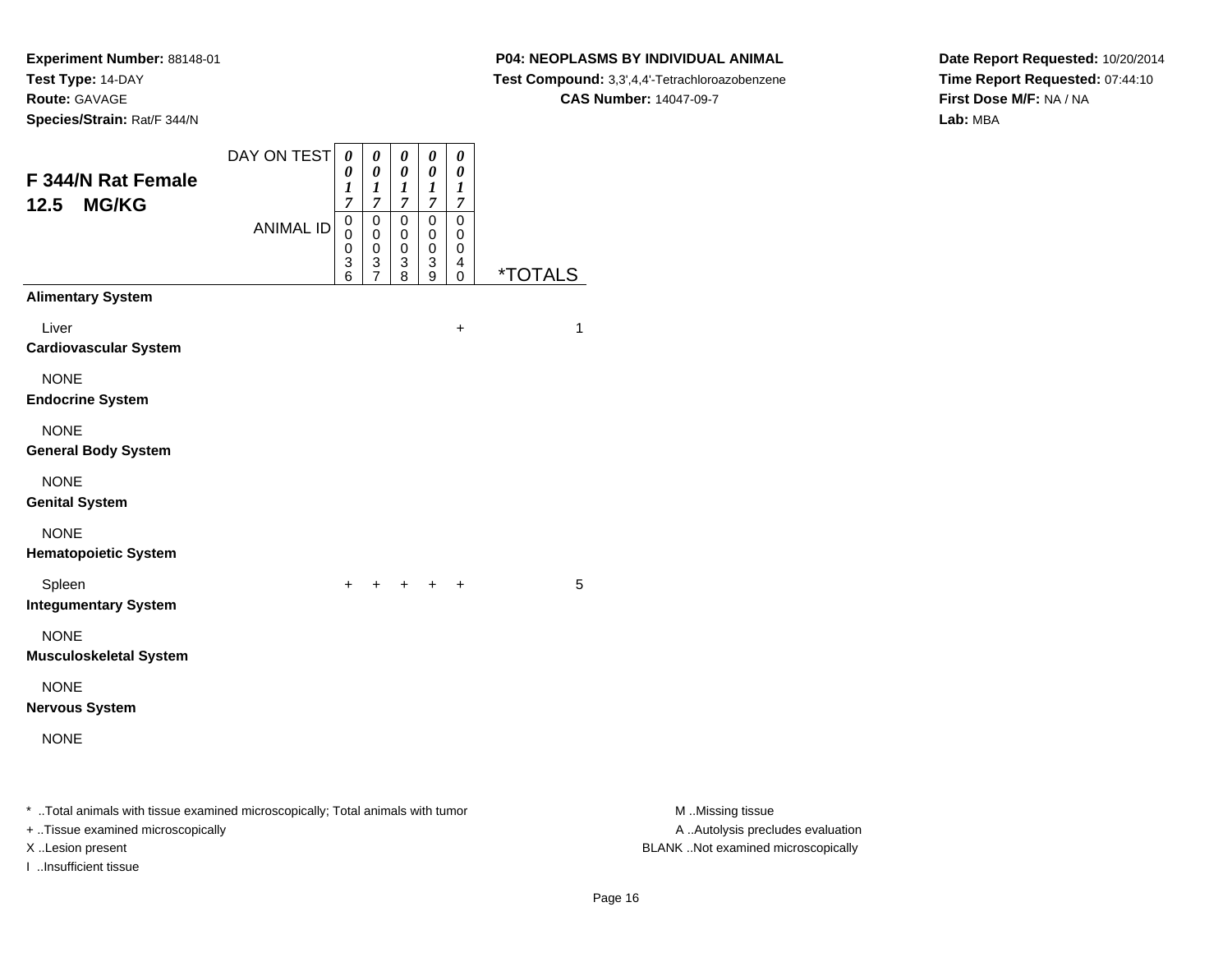#### **P04: NEOPLASMS BY INDIVIDUAL ANIMAL**

**Test Compound:** 3,3',4,4'-Tetrachloroazobenzene

**CAS Number:** 14047-09-7

**Date Report Requested:** 10/20/2014**Time Report Requested:** 07:44:10**First Dose M/F:** NA / NA**Lab:** MBA

| F 344/N Rat Female<br><b>MG/KG</b><br>12.5  | DAY ON TEST<br><b>ANIMAL ID</b> | 0<br>0<br>1<br>7<br>0<br>0<br>0 | 0<br>0<br>1<br>7<br>0<br>$\mathbf 0$<br>0 | 0<br>0<br>1<br>$\overline{7}$<br>$\Omega$<br>$\mathbf 0$<br>0 | 0<br>0<br>1<br>$\overline{7}$<br>0<br>0<br>0 | 0<br>0<br>1<br>7<br>0<br>0<br>0 |                       |
|---------------------------------------------|---------------------------------|---------------------------------|-------------------------------------------|---------------------------------------------------------------|----------------------------------------------|---------------------------------|-----------------------|
|                                             |                                 | 3<br>6                          | 3<br>7                                    | 3<br>8                                                        | 3<br>9                                       | 4<br>0                          | <i><b>*TOTALS</b></i> |
| <b>Respiratory System</b>                   |                                 |                                 |                                           |                                                               |                                              |                                 |                       |
| <b>NONE</b><br><b>Special Senses System</b> |                                 |                                 |                                           |                                                               |                                              |                                 |                       |
| <b>NONE</b><br><b>Urinary System</b>        |                                 |                                 |                                           |                                                               |                                              |                                 |                       |
| <b>NONE</b><br><b>SYSTEMIC LESIONS</b>      |                                 |                                 |                                           |                                                               |                                              |                                 |                       |
| Multiple Organ                              |                                 | +                               |                                           |                                                               |                                              | ٠                               | 5                     |

\* ..Total animals with tissue examined microscopically; Total animals with tumor **M** . Missing tissue M ..Missing tissue

+ ..Tissue examined microscopically

I ..Insufficient tissue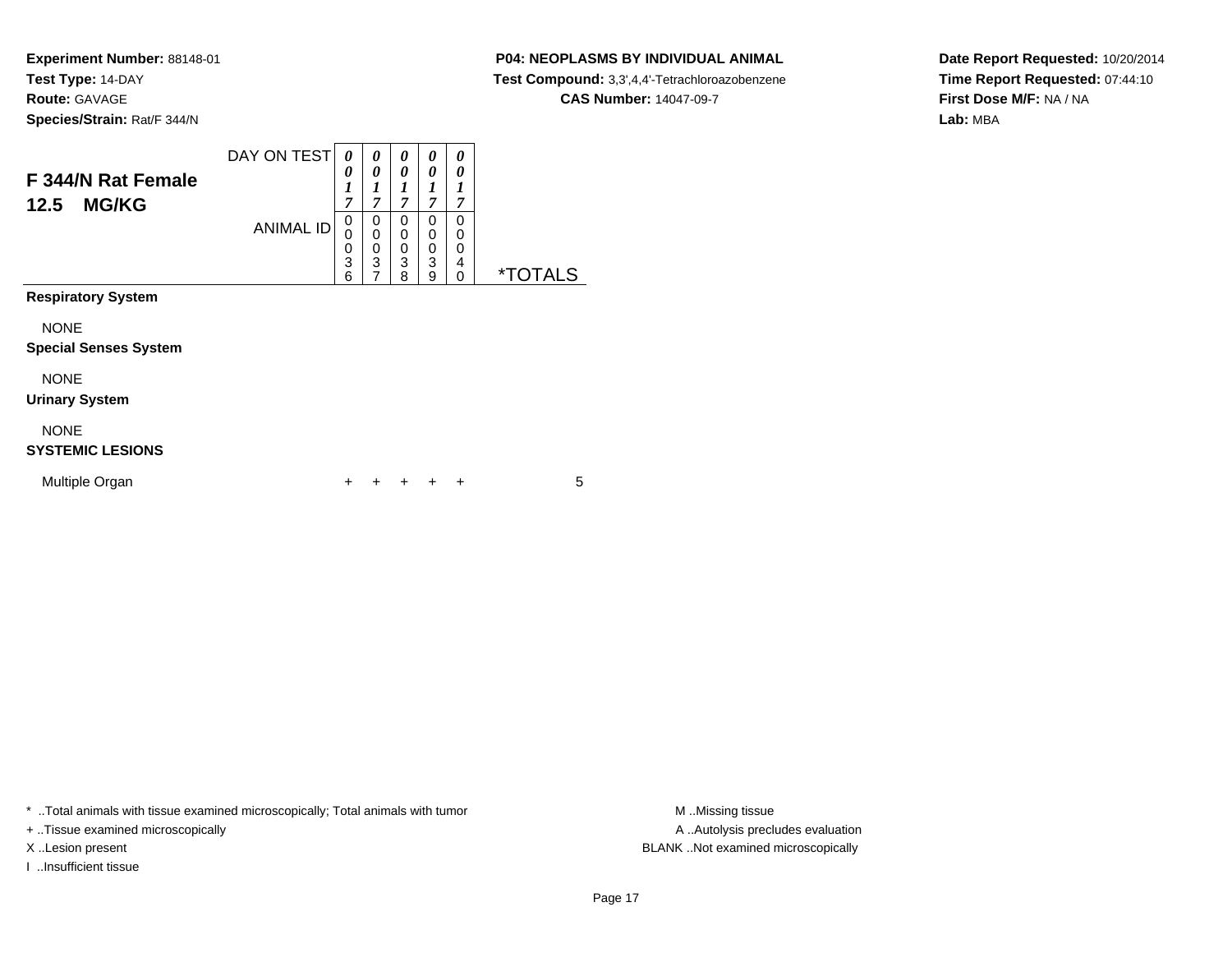# **P04: NEOPLASMS BY INDIVIDUAL ANIMAL**

**Test Compound:** 3,3',4,4'-Tetrachloroazobenzene

**CAS Number:** 14047-09-7

**Date Report Requested:** 10/20/2014**Time Report Requested:** 07:44:10**First Dose M/F:** NA / NA**Lab:** MBA

| F 344/N Rat Female<br><b>32 MG/KG</b>                                                                               |                  | 0<br>1<br>7                     | 0<br>$\boldsymbol{l}$<br>$\overline{7}$                | $\pmb{\theta}$<br>$\boldsymbol{l}$<br>$\boldsymbol{7}$ | $\pmb{\theta}$<br>$\boldsymbol{l}$<br>$\boldsymbol{7}$   | $\boldsymbol{\theta}$<br>$\bm{l}$<br>$\overline{7}$            |                       |                                                       |  |
|---------------------------------------------------------------------------------------------------------------------|------------------|---------------------------------|--------------------------------------------------------|--------------------------------------------------------|----------------------------------------------------------|----------------------------------------------------------------|-----------------------|-------------------------------------------------------|--|
|                                                                                                                     | <b>ANIMAL ID</b> | $\mathbf 0$<br>0<br>0<br>4<br>1 | $\pmb{0}$<br>$\pmb{0}$<br>$\mathbf 0$<br>$\frac{4}{2}$ | $\pmb{0}$<br>0<br>$\pmb{0}$<br>$\frac{4}{3}$           | $\mathsf{O}\xspace$<br>$\mathbf 0$<br>0<br>$\frac{4}{4}$ | $\mathbf 0$<br>0<br>0<br>$\overline{\mathbf{r}}$<br>$\sqrt{5}$ | <i><b>*TOTALS</b></i> |                                                       |  |
| <b>Alimentary System</b>                                                                                            |                  |                                 |                                                        |                                                        |                                                          |                                                                |                       |                                                       |  |
| <b>NONE</b><br><b>Cardiovascular System</b>                                                                         |                  |                                 |                                                        |                                                        |                                                          |                                                                |                       |                                                       |  |
| <b>NONE</b><br><b>Endocrine System</b>                                                                              |                  |                                 |                                                        |                                                        |                                                          |                                                                |                       |                                                       |  |
| <b>NONE</b><br><b>General Body System</b>                                                                           |                  |                                 |                                                        |                                                        |                                                          |                                                                |                       |                                                       |  |
| <b>NONE</b><br><b>Genital System</b>                                                                                |                  |                                 |                                                        |                                                        |                                                          |                                                                |                       |                                                       |  |
| <b>NONE</b><br><b>Hematopoietic System</b>                                                                          |                  |                                 |                                                        |                                                        |                                                          |                                                                |                       |                                                       |  |
| Spleen<br><b>Integumentary System</b>                                                                               |                  | $+$                             | $+$                                                    |                                                        | $+$ $+$ $+$                                              |                                                                | 5                     |                                                       |  |
| <b>NONE</b><br><b>Musculoskeletal System</b>                                                                        |                  |                                 |                                                        |                                                        |                                                          |                                                                |                       |                                                       |  |
| <b>NONE</b><br>Nervous System                                                                                       |                  |                                 |                                                        |                                                        |                                                          |                                                                |                       |                                                       |  |
| <b>NONE</b>                                                                                                         |                  |                                 |                                                        |                                                        |                                                          |                                                                |                       |                                                       |  |
| * Total animals with tissue examined microscopically; Total animals with tumor<br>+ Tissue examined microscopically |                  |                                 |                                                        |                                                        |                                                          |                                                                |                       | M Missing tissue<br>A  Autolysis precludes evaluation |  |
| X Lesion present                                                                                                    |                  |                                 |                                                        |                                                        |                                                          |                                                                |                       | BLANK Not examined microscopically                    |  |

DAY ON TEST*00000*

I ..Insufficient tissue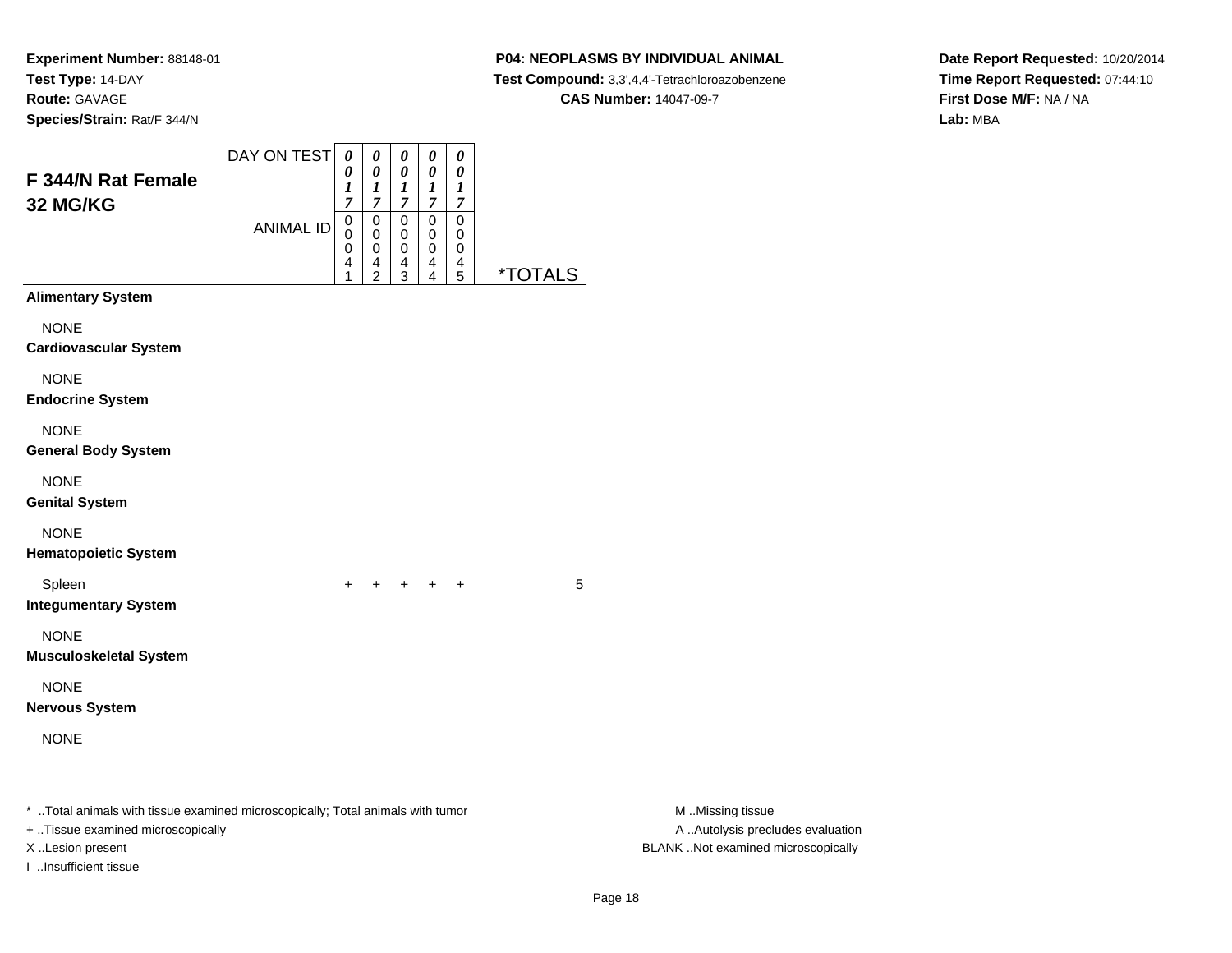# **P04: NEOPLASMS BY INDIVIDUAL ANIMAL**

**Test Compound:** 3,3',4,4'-Tetrachloroazobenzene

**CAS Number:** 14047-09-7

**Date Report Requested:** 10/20/2014**Time Report Requested:** 07:44:10**First Dose M/F:** NA / NA**Lab:** MBA

| F 344/N Rat Female<br>32 MG/KG              | DAY ON TEST<br><b>ANIMAL ID</b> | 0<br>0<br>1<br>7<br>$\mathbf 0$<br>$\Omega$<br>0<br>4<br>1 | 0<br>0<br>1<br>7<br>$\Omega$<br>0<br>0<br>4<br>$\overline{2}$ | 0<br>0<br>$\boldsymbol{l}$<br>$\overline{7}$<br>0<br>$\mathbf 0$<br>$\Omega$<br>4<br>3 | 0<br>0<br>1<br>$\overline{7}$<br>0<br>0<br>0<br>4<br>4 | 0<br>0<br>1<br>7<br>0<br>0<br>0<br>4<br>5 | <i><b>*TOTALS</b></i> |
|---------------------------------------------|---------------------------------|------------------------------------------------------------|---------------------------------------------------------------|----------------------------------------------------------------------------------------|--------------------------------------------------------|-------------------------------------------|-----------------------|
| <b>Respiratory System</b>                   |                                 |                                                            |                                                               |                                                                                        |                                                        |                                           |                       |
| <b>NONE</b><br><b>Special Senses System</b> |                                 |                                                            |                                                               |                                                                                        |                                                        |                                           |                       |
| <b>NONE</b><br><b>Urinary System</b>        |                                 |                                                            |                                                               |                                                                                        |                                                        |                                           |                       |
| <b>NONE</b><br><b>SYSTEMIC LESIONS</b>      |                                 |                                                            |                                                               |                                                                                        |                                                        |                                           |                       |
| Multiple Organ                              |                                 |                                                            |                                                               |                                                                                        |                                                        | ÷                                         | 5                     |

\* ..Total animals with tissue examined microscopically; Total animals with tumor **M** . Missing tissue M ..Missing tissue

+ ..Tissue examined microscopically

I ..Insufficient tissue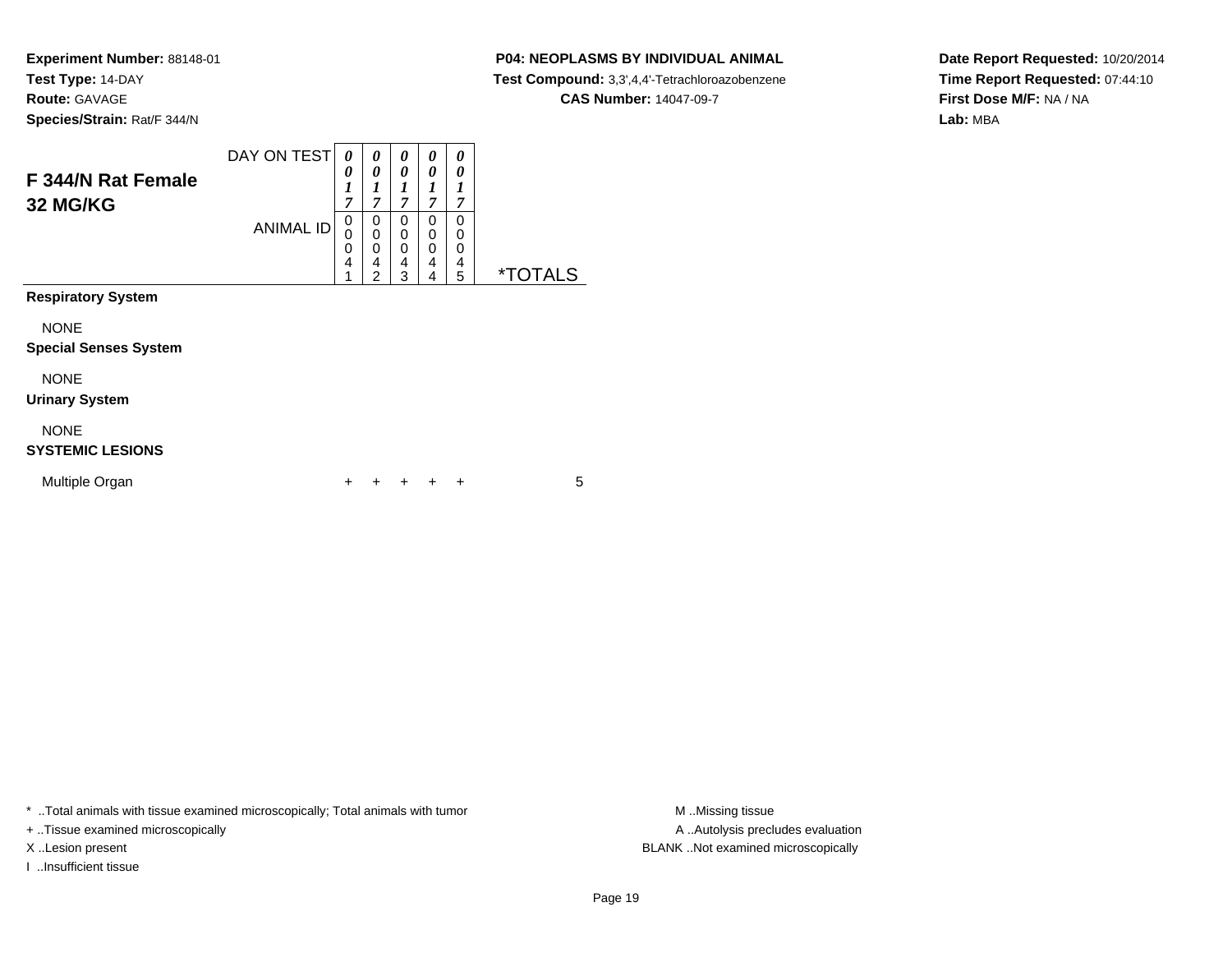# **P04: NEOPLASMS BY INDIVIDUAL ANIMAL**

 **Test Compound:** 3,3',4,4'-Tetrachloroazobenzene**CAS Number:** 14047-09-7

**Date Report Requested:** 10/20/2014**Time Report Requested:** 07:44:10**First Dose M/F:** NA / NA**Lab:** MBA

| F 344/N Rat Female<br>80 MG/KG                                                                                                                                    | DAY ON TEST      | $\boldsymbol{\theta}$<br>0<br>$\boldsymbol{l}$<br>$\overline{7}$<br>$\,0\,$ | $\pmb{\theta}$<br>0<br>$\boldsymbol{l}$<br>$\overline{7}$<br>$\pmb{0}$ | $\pmb{\theta}$<br>0<br>$\boldsymbol{l}$<br>$\boldsymbol{7}$<br>$\pmb{0}$ | $\pmb{\theta}$<br>0<br>$\boldsymbol{l}$<br>$\overline{7}$<br>$\pmb{0}$ | 0<br>0<br>$\boldsymbol{l}$<br>$\boldsymbol{7}$<br>$\pmb{0}$ |                       |                                                                                             |
|-------------------------------------------------------------------------------------------------------------------------------------------------------------------|------------------|-----------------------------------------------------------------------------|------------------------------------------------------------------------|--------------------------------------------------------------------------|------------------------------------------------------------------------|-------------------------------------------------------------|-----------------------|---------------------------------------------------------------------------------------------|
|                                                                                                                                                                   | <b>ANIMAL ID</b> | $\mathbf 0$<br>0<br>4<br>6                                                  | 0<br>0<br>$\overline{\mathbf{4}}$<br>$\overline{7}$                    | 0<br>0<br>$^{\,4}_{\,8}$                                                 | 0<br>0<br>$\overline{4}$<br>9                                          | 0<br>0<br>5<br>$\pmb{0}$                                    | <i><b>*TOTALS</b></i> |                                                                                             |
| <b>Alimentary System</b><br><b>NONE</b><br><b>Cardiovascular System</b>                                                                                           |                  |                                                                             |                                                                        |                                                                          |                                                                        |                                                             |                       |                                                                                             |
| <b>NONE</b><br><b>Endocrine System</b>                                                                                                                            |                  |                                                                             |                                                                        |                                                                          |                                                                        |                                                             |                       |                                                                                             |
| <b>NONE</b><br><b>General Body System</b>                                                                                                                         |                  |                                                                             |                                                                        |                                                                          |                                                                        |                                                             |                       |                                                                                             |
| <b>NONE</b><br><b>Genital System</b>                                                                                                                              |                  |                                                                             |                                                                        |                                                                          |                                                                        |                                                             |                       |                                                                                             |
| <b>NONE</b><br><b>Hematopoietic System</b>                                                                                                                        |                  |                                                                             |                                                                        |                                                                          |                                                                        |                                                             |                       |                                                                                             |
| Spleen<br><b>Integumentary System</b>                                                                                                                             |                  |                                                                             |                                                                        | $+$                                                                      | $+$                                                                    | $\div$                                                      | 5                     |                                                                                             |
| <b>NONE</b><br><b>Musculoskeletal System</b>                                                                                                                      |                  |                                                                             |                                                                        |                                                                          |                                                                        |                                                             |                       |                                                                                             |
| <b>NONE</b><br><b>Nervous System</b>                                                                                                                              |                  |                                                                             |                                                                        |                                                                          |                                                                        |                                                             |                       |                                                                                             |
| <b>NONE</b>                                                                                                                                                       |                  |                                                                             |                                                                        |                                                                          |                                                                        |                                                             |                       |                                                                                             |
| *  Total animals with tissue examined microscopically; Total animals with tumor<br>+ Tissue examined microscopically<br>X Lesion present<br>I Insufficient tissue |                  |                                                                             |                                                                        |                                                                          |                                                                        |                                                             |                       | M Missing tissue<br>A  Autolysis precludes evaluation<br>BLANK Not examined microscopically |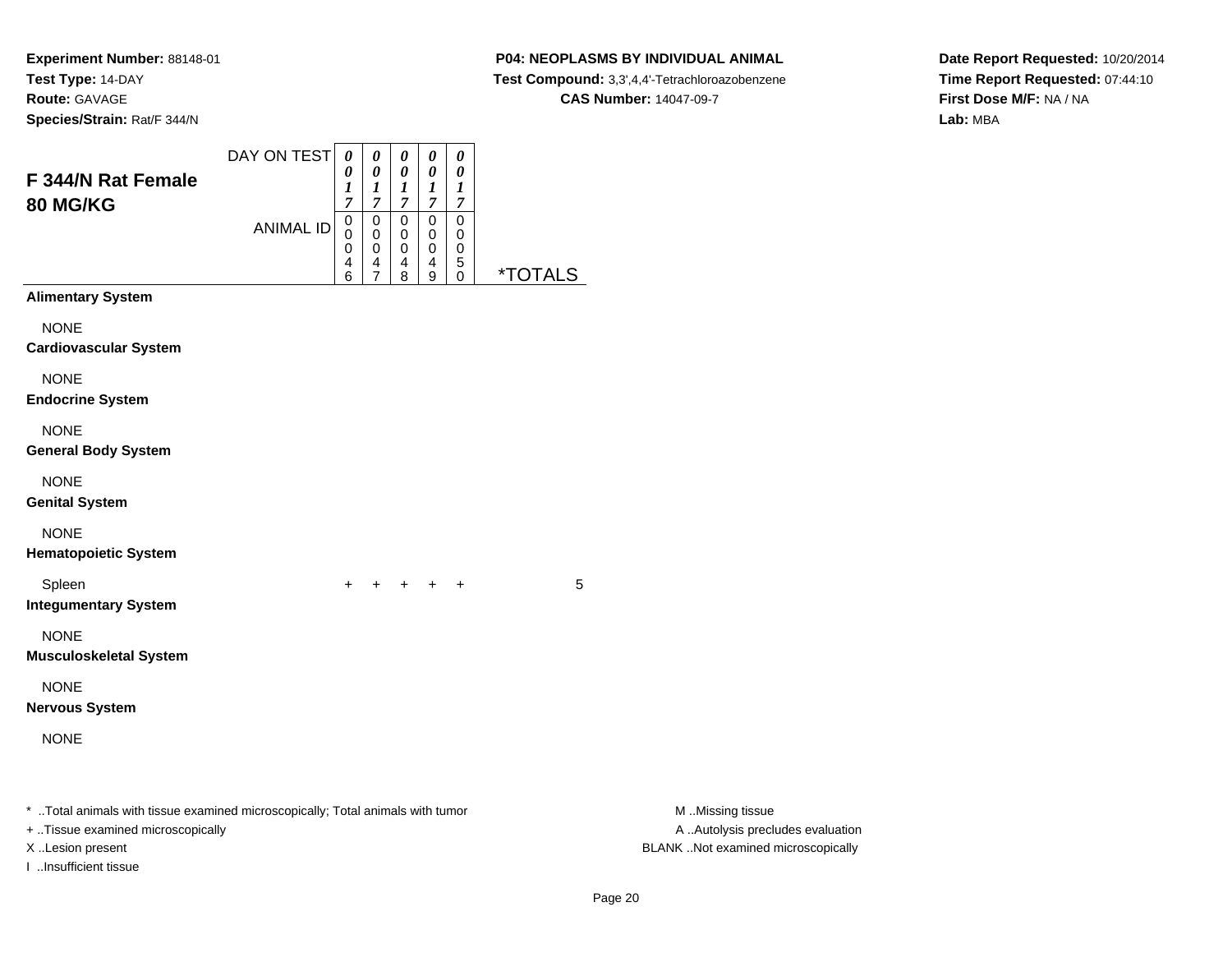# **P04: NEOPLASMS BY INDIVIDUAL ANIMAL**

**Test Compound:** 3,3',4,4'-Tetrachloroazobenzene

**Date Report Requested:** 10/20/2014**Time Report Requested:** 07:44:10**First Dose M/F:** NA / NA**Lab:** MBA

|  | <b>CAS Number: 14047-09-7</b> |
|--|-------------------------------|
|  |                               |

| F 344/N Rat Female<br><b>80 MG/KG</b>       | DAY ON TEST      | 0<br>0<br>1<br>7      | 0<br>0<br>1<br>7      | 0<br>0<br>7           | 0<br>0<br>1<br>7      | 0<br>0<br>1<br>7                 |                       |
|---------------------------------------------|------------------|-----------------------|-----------------------|-----------------------|-----------------------|----------------------------------|-----------------------|
|                                             | <b>ANIMAL ID</b> | 0<br>0<br>0<br>4<br>6 | 0<br>0<br>0<br>4<br>7 | 0<br>0<br>0<br>4<br>8 | 0<br>0<br>0<br>4<br>9 | 0<br>0<br>0<br>5<br>$\mathbf{0}$ | <i><b>*TOTALS</b></i> |
| <b>Respiratory System</b>                   |                  |                       |                       |                       |                       |                                  |                       |
| <b>NONE</b><br><b>Special Senses System</b> |                  |                       |                       |                       |                       |                                  |                       |
| <b>NONE</b><br><b>Urinary System</b>        |                  |                       |                       |                       |                       |                                  |                       |
| <b>NONE</b><br><b>SYSTEMIC LESIONS</b>      |                  |                       |                       |                       |                       |                                  |                       |
| Multiple Organ                              |                  | ÷                     |                       |                       | ÷                     | ÷                                | 5                     |

\* ..Total animals with tissue examined microscopically; Total animals with tumor **M** . Missing tissue M ..Missing tissue

+ ..Tissue examined microscopically

I ..Insufficient tissue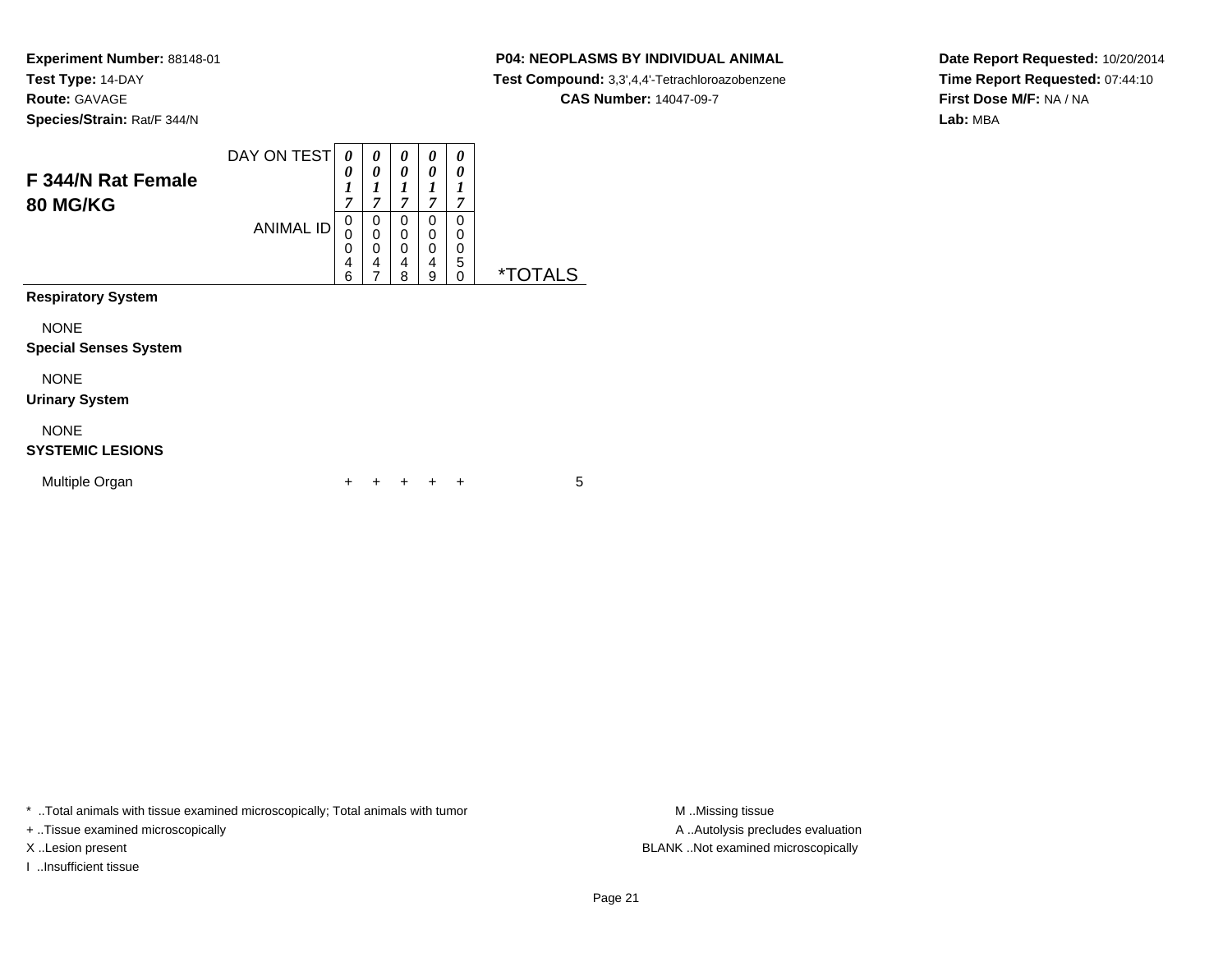#### **P04: NEOPLASMS BY INDIVIDUAL ANIMAL**

**Test Compound:** 3,3',4,4'-Tetrachloroazobenzene

**CAS Number:** 14047-09-7

**Date Report Requested:** 10/20/2014**Time Report Requested:** 07:44:10**First Dose M/F:** NA / NA**Lab:** MBA

| F 344/N Rat Female<br><b>MG/KG</b><br>200                                                                                               | DAY ON TEST      | $\boldsymbol{\theta}$<br>$\theta$<br>1<br>7 | $\pmb{\theta}$<br>0<br>1<br>7                                  | 0<br>0<br>$\boldsymbol{l}$<br>$\boldsymbol{7}$               | $\pmb{\theta}$<br>$\pmb{\theta}$<br>$\boldsymbol{l}$<br>$\boldsymbol{7}$ | $\pmb{\theta}$<br>0<br>$\boldsymbol{l}$<br>$\boldsymbol{7}$ |                       |                                                                                             |
|-----------------------------------------------------------------------------------------------------------------------------------------|------------------|---------------------------------------------|----------------------------------------------------------------|--------------------------------------------------------------|--------------------------------------------------------------------------|-------------------------------------------------------------|-----------------------|---------------------------------------------------------------------------------------------|
|                                                                                                                                         | <b>ANIMAL ID</b> | $\pmb{0}$<br>0<br>0<br>5                    | $\pmb{0}$<br>$\mathbf 0$<br>$\mathbf 0$<br>5<br>$\overline{c}$ | $\pmb{0}$<br>$\mathbf 0$<br>$\mathbf 0$<br>5<br>$\mathbf{3}$ | $\pmb{0}$<br>$\mathbf 0$<br>0<br>5<br>4                                  | $\pmb{0}$<br>$\mathbf 0$<br>$\mathbf 0$<br>$\,$ 5 $\,$<br>5 | <i><b>*TOTALS</b></i> |                                                                                             |
| <b>Alimentary System</b>                                                                                                                |                  |                                             |                                                                |                                                              |                                                                          |                                                             |                       |                                                                                             |
| Liver<br><b>Cardiovascular System</b>                                                                                                   |                  |                                             | $\ddot{}$                                                      |                                                              |                                                                          |                                                             | 1                     |                                                                                             |
| <b>NONE</b><br><b>Endocrine System</b>                                                                                                  |                  |                                             |                                                                |                                                              |                                                                          |                                                             |                       |                                                                                             |
| <b>NONE</b><br><b>General Body System</b>                                                                                               |                  |                                             |                                                                |                                                              |                                                                          |                                                             |                       |                                                                                             |
| <b>NONE</b><br><b>Genital System</b>                                                                                                    |                  |                                             |                                                                |                                                              |                                                                          |                                                             |                       |                                                                                             |
| <b>NONE</b><br><b>Hematopoietic System</b>                                                                                              |                  |                                             |                                                                |                                                              |                                                                          |                                                             |                       |                                                                                             |
| Spleen<br><b>Integumentary System</b>                                                                                                   |                  | $+$                                         | $+$ $+$ $+$                                                    |                                                              |                                                                          | $+$                                                         | 5                     |                                                                                             |
| <b>NONE</b><br><b>Musculoskeletal System</b>                                                                                            |                  |                                             |                                                                |                                                              |                                                                          |                                                             |                       |                                                                                             |
| <b>NONE</b><br><b>Nervous System</b>                                                                                                    |                  |                                             |                                                                |                                                              |                                                                          |                                                             |                       |                                                                                             |
| <b>NONE</b>                                                                                                                             |                  |                                             |                                                                |                                                              |                                                                          |                                                             |                       |                                                                                             |
| * Total animals with tissue examined microscopically; Total animals with tumor<br>+ Tissue examined microscopically<br>X Lesion present |                  |                                             |                                                                |                                                              |                                                                          |                                                             |                       | M Missing tissue<br>A  Autolysis precludes evaluation<br>BLANK Not examined microscopically |

I ..Insufficient tissue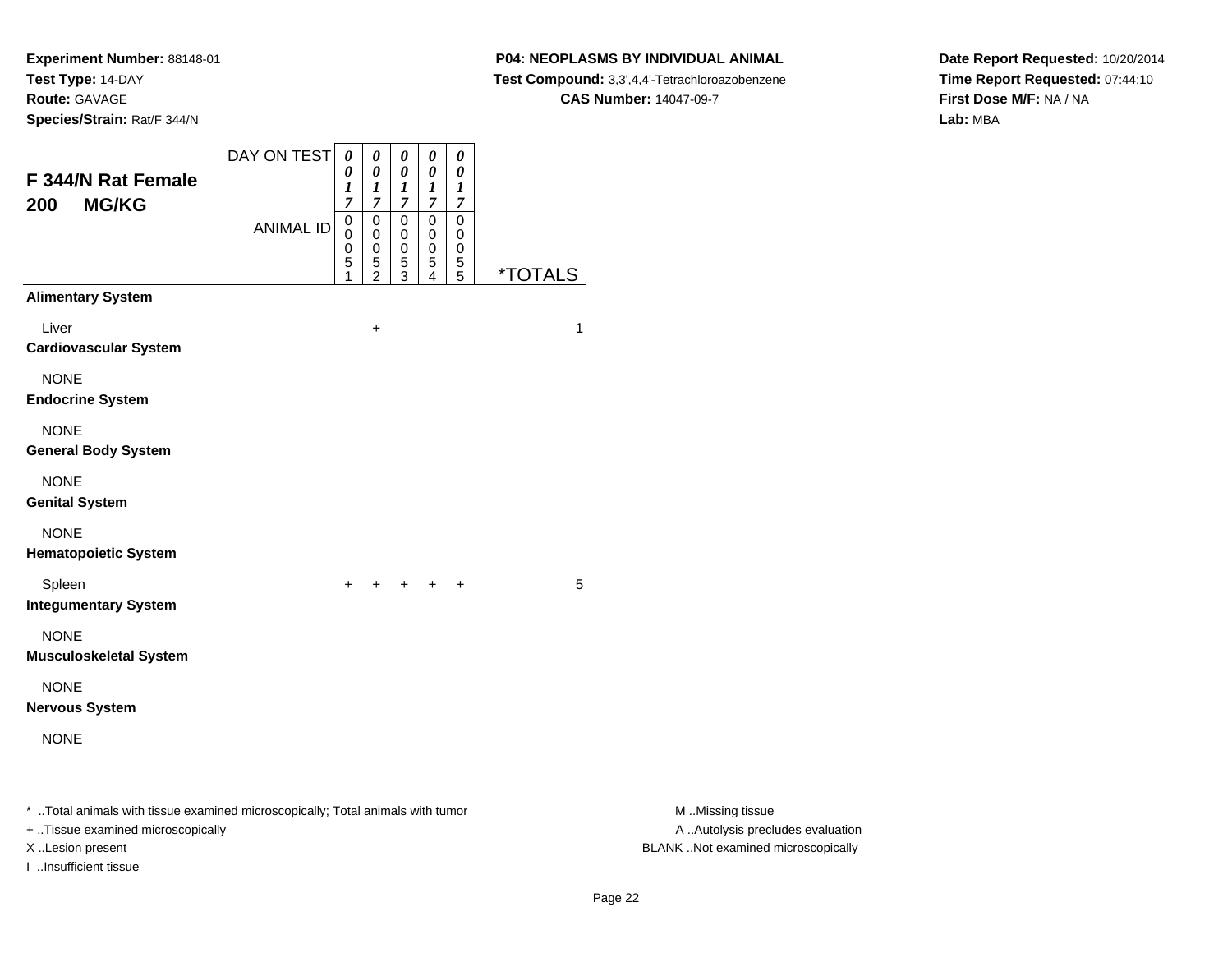#### **P04: NEOPLASMS BY INDIVIDUAL ANIMAL**

**Test Compound:** 3,3',4,4'-Tetrachloroazobenzene

**CAS Number:** 14047-09-7

**Date Report Requested:** 10/20/2014**Time Report Requested:** 07:44:10**First Dose M/F:** NA / NA**Lab:** MBA

| F 344/N Rat Female<br><b>MG/KG</b><br>200   | DAY ON TEST<br><b>ANIMAL ID</b> | 0<br>0<br>1<br>7<br>$\mathbf 0$<br>0 | 0<br>0<br>1<br>7<br>0<br>0 | 0<br>0<br>1<br>$\overline{7}$<br>0<br>0 | 0<br>0<br>1<br>$\overline{7}$<br>0<br>0 | 0<br>0<br>1<br>7<br>0<br>0 |                       |
|---------------------------------------------|---------------------------------|--------------------------------------|----------------------------|-----------------------------------------|-----------------------------------------|----------------------------|-----------------------|
|                                             |                                 | 0<br>5                               | 0<br>5<br>$\mathfrak{p}$   | $\boldsymbol{0}$<br>5<br>3              | 0<br>5<br>4                             | 0<br>5<br>5                | <i><b>*TOTALS</b></i> |
| <b>Respiratory System</b>                   |                                 |                                      |                            |                                         |                                         |                            |                       |
| <b>NONE</b><br><b>Special Senses System</b> |                                 |                                      |                            |                                         |                                         |                            |                       |
| <b>NONE</b><br><b>Urinary System</b>        |                                 |                                      |                            |                                         |                                         |                            |                       |
| <b>NONE</b><br><b>SYSTEMIC LESIONS</b>      |                                 |                                      |                            |                                         |                                         |                            |                       |
| Multiple Organ                              |                                 |                                      |                            |                                         |                                         | ÷                          | 5                     |

\* ..Total animals with tissue examined microscopically; Total animals with tumor **M** . Missing tissue M ..Missing tissue

+ ..Tissue examined microscopically

I ..Insufficient tissue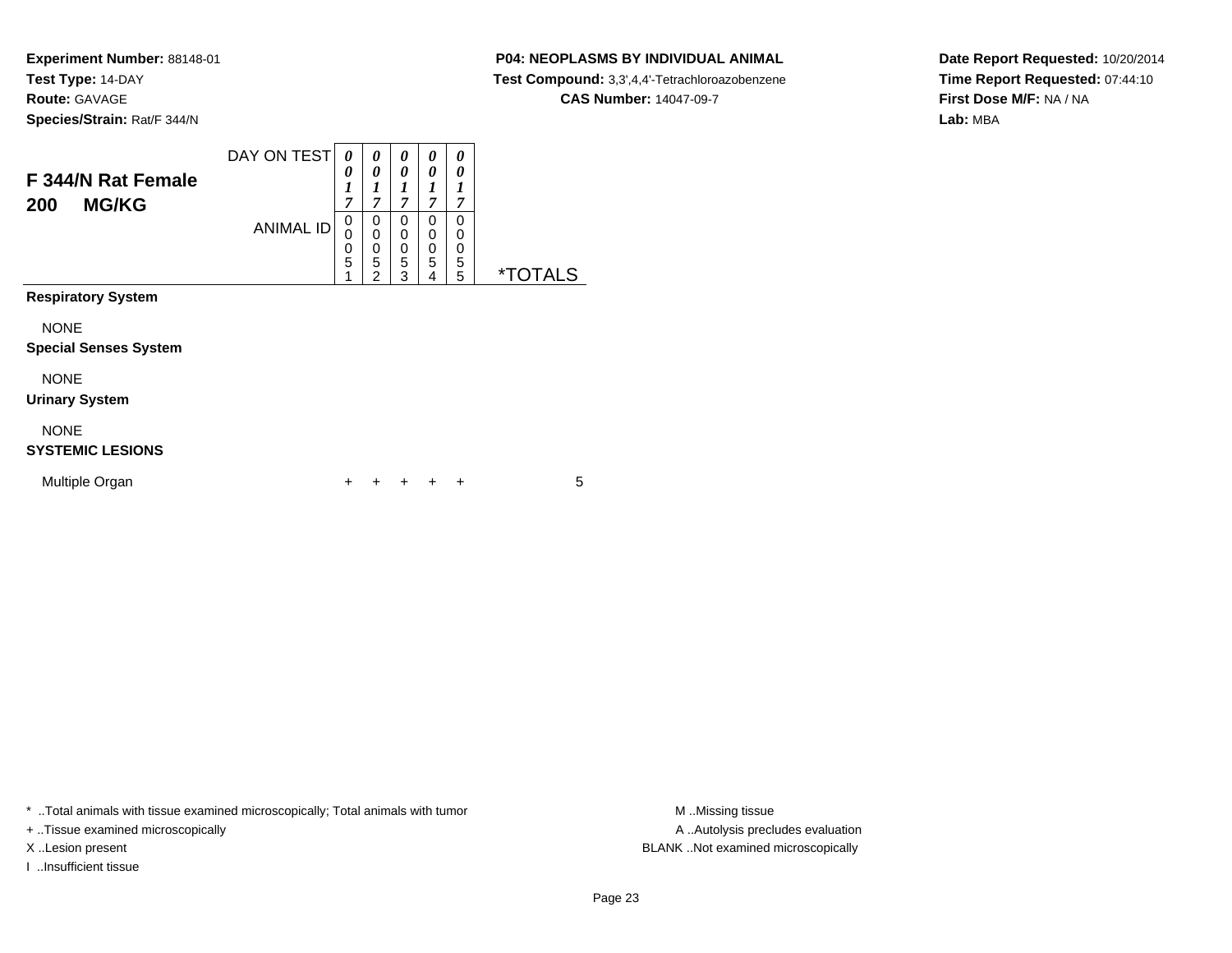**P04: NEOPLASMS BY INDIVIDUAL ANIMAL**

**Test Compound:** 3,3',4,4'-Tetrachloroazobenzene

**CAS Number:** 14047-09-7

**Date Report Requested:** 10/20/2014**Time Report Requested:** 07:44:10**First Dose M/F:** NA / NA**Lab:** MBA

| <b>F 344/N Rat Female</b><br><b>MG/KG</b><br>500 | DAY ON TEST<br><b>ANIMAL ID</b> | 0<br>0<br>1<br>7<br>0<br>$\mathbf 0$<br>0<br>5<br>6 | 0<br>0<br>1<br>$\overline{7}$<br>$\mathbf 0$<br>0<br>$\mathbf 0$<br>5<br>$\overline{7}$ | 0<br>0<br>1<br>7<br>$\mathbf 0$<br>0<br>0<br>5<br>8 | 0<br>0<br>$\boldsymbol{l}$<br>7<br>$\mathbf 0$<br>0<br>0<br>5<br>9 | 0<br>0<br>1<br>7<br>0<br>0<br>0<br>6<br>0 | <i><b>*TOTALS</b></i> |
|--------------------------------------------------|---------------------------------|-----------------------------------------------------|-----------------------------------------------------------------------------------------|-----------------------------------------------------|--------------------------------------------------------------------|-------------------------------------------|-----------------------|
| <b>Alimentary System</b>                         |                                 |                                                     |                                                                                         |                                                     |                                                                    |                                           |                       |
| Liver                                            |                                 | $\pm$                                               | ٠                                                                                       | ÷                                                   | ÷                                                                  | +                                         | 5                     |
| Stomach, Forestomach                             |                                 | $+$                                                 | $+$ $-$                                                                                 | $+$                                                 | $\ddot{}$                                                          | $\ddot{}$                                 | 5                     |
| Stomach, Glandular                               |                                 | $\ddot{}$                                           | $\ddot{}$                                                                               | $\ddot{}$                                           | $\ddot{}$                                                          | $\div$                                    | 5                     |
| <b>Cardiovascular System</b>                     |                                 |                                                     |                                                                                         |                                                     |                                                                    |                                           |                       |
| <b>NONE</b><br><b>Endocrine System</b>           |                                 |                                                     |                                                                                         |                                                     |                                                                    |                                           |                       |
| <b>NONE</b><br><b>General Body System</b>        |                                 |                                                     |                                                                                         |                                                     |                                                                    |                                           |                       |
| <b>NONE</b><br><b>Genital System</b>             |                                 |                                                     |                                                                                         |                                                     |                                                                    |                                           |                       |
| Ovary<br><b>Hematopoietic System</b>             |                                 |                                                     | +                                                                                       |                                                     |                                                                    |                                           | 1                     |
| Lymph Node, Mesenteric                           |                                 | $\pm$                                               | ٠                                                                                       | ÷                                                   | ÷                                                                  | ٠                                         | 5                     |
| Spleen                                           |                                 | $\pm$                                               | $+$                                                                                     | $+$                                                 | $\ddot{}$                                                          | +                                         | 5                     |
| Thymus                                           |                                 | ÷                                                   | +                                                                                       | $\ddot{}$                                           | $\ddot{}$                                                          | $\ddot{}$                                 | 5                     |
| <b>Integumentary System</b>                      |                                 |                                                     |                                                                                         |                                                     |                                                                    |                                           |                       |

NONE

\* ..Total animals with tissue examined microscopically; Total animals with tumor **M** . Missing tissue M ..Missing tissue

+ ..Tissue examined microscopically

I ..Insufficient tissue